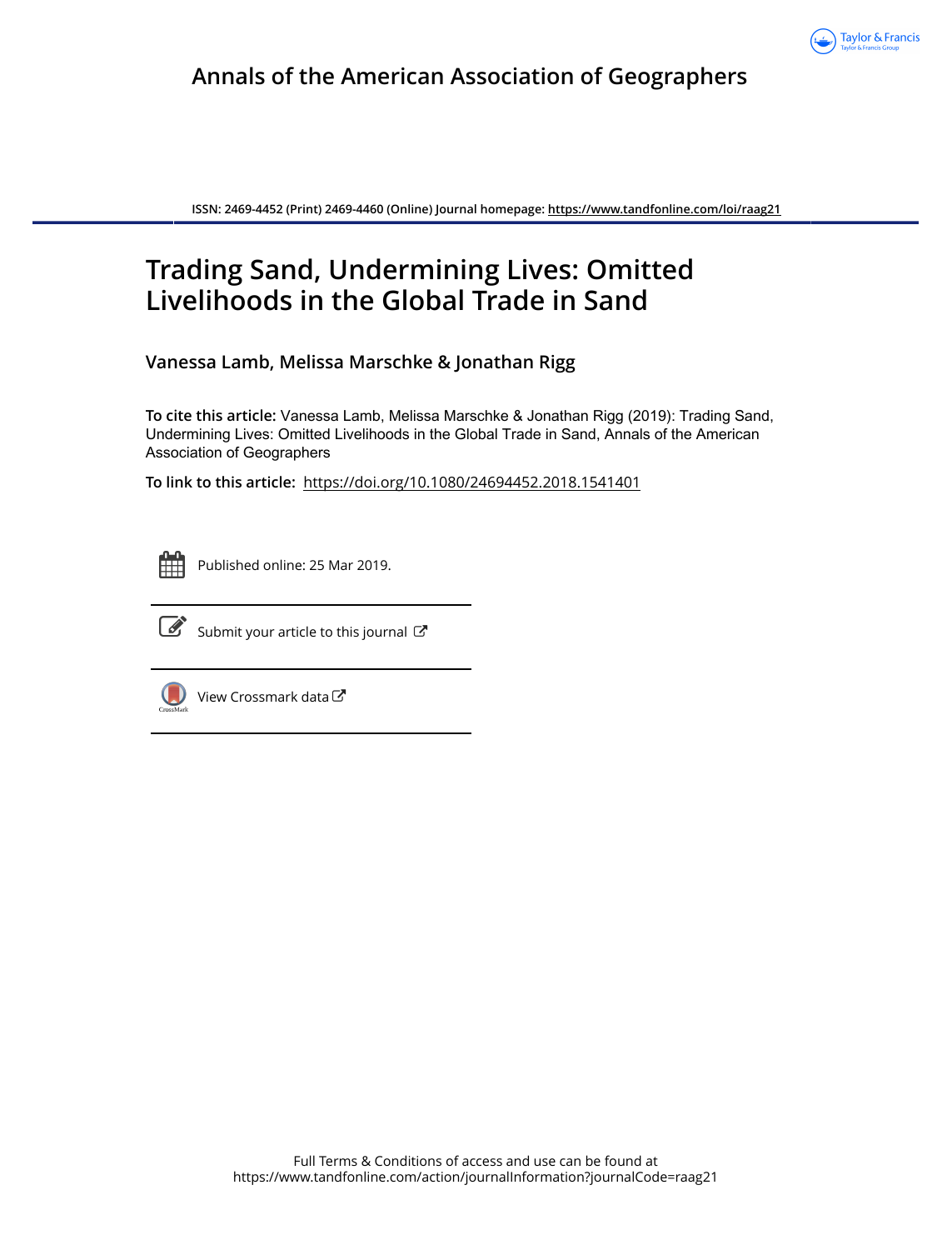# Trading Sand, Undermining Lives: Omitted Livelihoods in the Global Trade in Sand

Vanessa Lamb,  $\mathbf{D}^*$  Melissa Marschke,  $\mathbf{D}^{\dagger}$  and Jonathan Rigg  $\mathbf{D}^{\ddagger}$ 

 School of Geography, University of Melbourne † School of International Development, Global Studies at the University of Ottawa ‡ Department of Geography and Asia Research Institute, National University of Singapore; School of Geographical Sciences, University of Bristol

Sand is a scarce resource, extracted from rivers and coasts at rates that exceed its natural renewal. Yet, little is understood about the political economy of sand extraction, the livelihood vulnerabilities produced, or why sand grabbing is occurring at unprecedented rates in particular locations. Drawing together literature on global production network approaches in economic geography and debates on sustainable livelihoods in development geography—two literatures rarely in conversation with one another—we reveal the links between new, globalized, cross-border articulations of poverty and prosperity and the sand trade. We situate our sand case in Southeast Asia across three sites, namely, in Singapore, the world's top sand importer; Cambodia, a top-ten global exporter of sand; and an emerging exporter, Myanmar. We examine how sand mining affects, directly and indirectly, a range of livelihoods, specifically fisheries in Cambodia, riverbank agriculture in Myanmar, and migrant labor in Singapore. Drawing on our empirical work, we argue that linking these two literatures with empirical data on sand provides an approach that is broad in its connections and simultaneously grounded in specific practices, places, and people. This enables us to better account for often overlooked aspects in the production, erosion, and transfer of value. Key Words: global production networks, livelihoods, precarity, sand mining, Southeast Asia.

砂石是从河流与沿岸以超越其自然再生的速率採集的稀缺资源。但我们对于砂石採集的政治经济学 、其所生产的生计脆弱性、以及为何砂石掠夺是在特定地点以前所未见的速度发生,却所知甚少。 我们结合经济地理学中的全球生产网络方法文献和发展地理学有关可持续生计的辩论——两种鲜少 相互对话的文献——揭露贫穷与富裕和砂石贸易之间崭新、全球化且跨边界接合的连结。我们将砂 石案例置放于东南亚的三大场所,亦即新加坡——全球最大的砂石进口国;柬埔寨——全球前十大 砂石出口国;以及缅甸——逐渐兴起的出口国。我们检视砂石採集如何直接与间接地影响一系列的 生计,特别是柬埔寨的渔业、缅甸的河岸农业,以及新加坡的移工。我们运用上述经验研究,主张 将此两类文献与砂石的经验数据相互连结,提供关联相当广泛、同时根据特定实践、地方和人们的 方法。这让我们得以更佳地解释价值生产、侵蚀与转移中经常被忽略的面向。关键词:全球生产网 络,生计,不稳定性,砂石採集,东南亚。

La arena es un recurso escaso que se extrae de ríos y costas a ritmos que exceden su renovación natural. Sin embargo, poco es lo que se sabe de la economía política de la extracción de arena, las vulnerabilidades al sustento que se producen, o por qué la apropiación de la arena se está dando a tasas sin precedentes en ciertos lugares. Acopiando la literatura sobre los enfoques en redes de produccion global en geografıa económica junto con los debates sobre sustento sostenible en la geografía del desarrollo —dos literaturas que raramente interactúan entre sí—, ponemos de manifiesto los lazos existentes entre las nuevas y globalizadas articulaciones transfronterizas de la pobreza y la prosperidad, y el comercio de la arena. Situamos nuestro caso de la arena en el Asia del Sudeste por medio de lo que ocurre en tres sitios, a saber, Singapur, el principal importador de arena del mundo; Camboya, uno de los diez mayores exportadores de arena; y un exportador emergente, Myanmar. Examinamos en qué grado afecta la minería de la arena, directa e indirectamente, a una variedad de medios de subsistencia, específicamente la pesca de Camboya, la agricultura de las riberas en Myanmar y el laboreo migratorio en Singapur. Con base en nuestro trabajo empírico, sostenemos que al vincular entre sí estas dos literaturas con los datos empíricos sobre la arena se ofrece un enfoque lo suficientemente amplio en conexiones y al mismo tiempo anclado en practicas específicas, lugares y gente. Esto no habilita para una mejor consideración de aspectos a menudo ignorados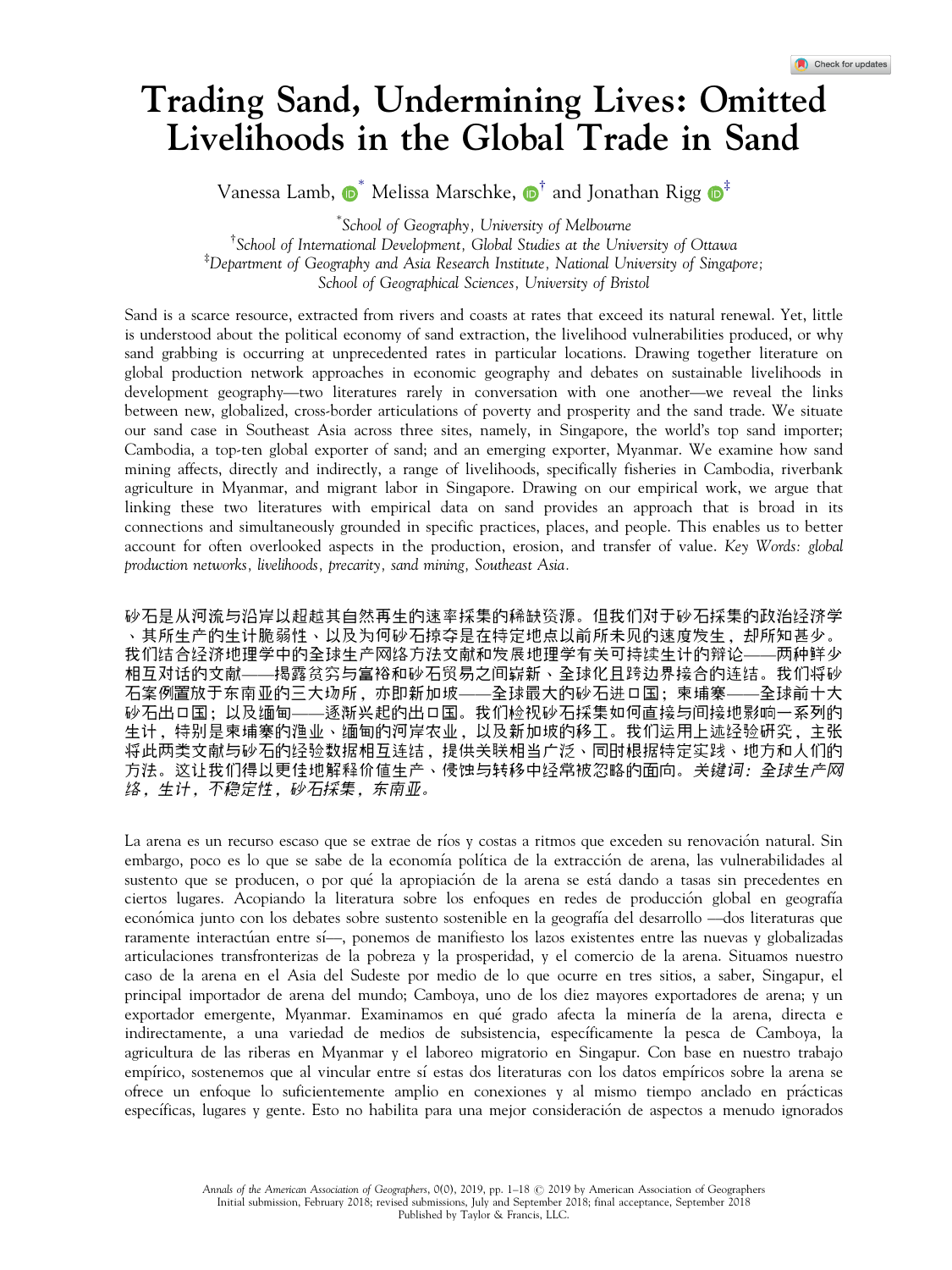de la producción, erosión y la transferencia de valor. Palabras clave: Asia del Sudeste, medios de vida, minería de arena, precariedad, redes globales de producción.

The sand<sup>1</sup> industry was valued at US\$1.71<br>billion globally in 2016 (Department of<br>Economic and Social Affairs/United Nations billion globally in 2016 (Department of Economic and Social Affairs/United Nations Statistics Division [DESA/UNSD] [2018\)](#page-16-0). Sand is now extracted at a rate that exceeds its natural renewal, producing a newly scarce resource (United Nations Environment Program [UNEP] [2014;](#page-18-0) Sutherland et al. [2016](#page-18-0)), with sand and gravel the most extracted group of materials globally besides fossil fuels and biomass (Torres et al. [2017](#page-18-0)). Yet, despite these metrics, there remains a knowledge gap in terms of the precise magnitude of sand mining, a general lack of public awareness of the issue, and shortcomings in its global monitoring. Data discrepancies between sand imports and exports are rife, with sand being subject to rampant illegal extraction and trade. The fact that the industry is often deemed "a matter of national security" (Comaroff [2014,](#page-16-0) 141–42) sometimes creates a climate of secrecy. This is further compounded by limited collaboration or coordination between the scientific community and sand industry (UNEP [2014](#page-18-0)). Significantly, even less is understood about the production networks of sand, the livelihood vulnerabilities produced as a result of sand extraction, and why sand mining continues at unprecedented rates in particular locations. This article is a starting point to addressing these intersecting lacunae and highlighting some of the reasons why they exist in the first place.

To understand the broader effects of sand extraction, linked to a situated and embedded understanding of sand-linked livelihoods, we make a case in this article for connecting scholarship in two areas. We draw on, first, work in economic geography on global production networks and, second, on sustainable livelihoods approaches within development geography. We bring these together with our empirical work to reveal how value produced in one field can effectively overlook and sometimes undermine value in another. Importantly, this omission is not just due to matters of state and commercial secrecy but because conceptual models direct our attention in particular ways, toward particular activities, evidenced using particular metrics. This creates a mode of accounting in trade networks that overlooks certain social groups, types of activities, and forms of value (Bair and Werner [2011;](#page-16-0) Tsing [2015;](#page-18-0) Werner [2016;](#page-18-0) Gibson et al. [2017\)](#page-17-0). As Tsing [\(2015](#page-18-0)) writes "There is a rift between what experts tell us about economic growth, on the one hand, and stories about life and livelihood, on the other" (132).

Following Tsing, we argue that mainstream economic geography approaches in the analysis of value chains and production networks often omit or undervalue important features, particularly those relating to livelihoods, that do not fit the approach's epistemological framing. We make this case through the empirical lens of sand mining in Southeast Asia. Singapore is the world's top sand importer, Cambodia is a topten global exporter of sand, and Myanmar is emerging as an important regional sand exporter (DESA/UNSD [2018](#page-16-0)). Bringing this work on global production networks into conversation with livelihoods analysis and its broader assessment of "value," we connect two largely unconnected literatures, enabling us to place livelihoods in broader geographical context and to see how people's living and livelihoods are shaped by flows and networks beyond the local. In doing so, we make visible areas of life, living, and work that might otherwise be overlooked in the sand trade.

We open the article with an overview of approaches in economic geography on global production networks and the links to livelihoods through sustainable livelihoods in development geography, emphasizing why connecting these two literatures can offer new insights into Southeast Asia's sand trade. We then provide an overview of sand imports and exports across Cambodia, Myanmar, and Singapore, noting the data mismatch in terms of reported exports and imports. This mismatch presents a challenge for studying sand extraction, prompting questions not only about discrepancies in global sand metrics but also of value. We construe value broadly, moving beyond economic or commercial value, to include ecological and livelihood values (Scoones [1998](#page-18-0)). This provides an entrée for a focus on specific sites of sand export and import, examining how sand mining affects fisheries-based livelihoods in Cambodia, riverbank agriculturalists in Myanmar, and migrant labor in Singapore. Our analysis highlights how sand mining results in multiple transformations across the social– ecological system, transformations that severely affect people's livelihoods and local ecosystems.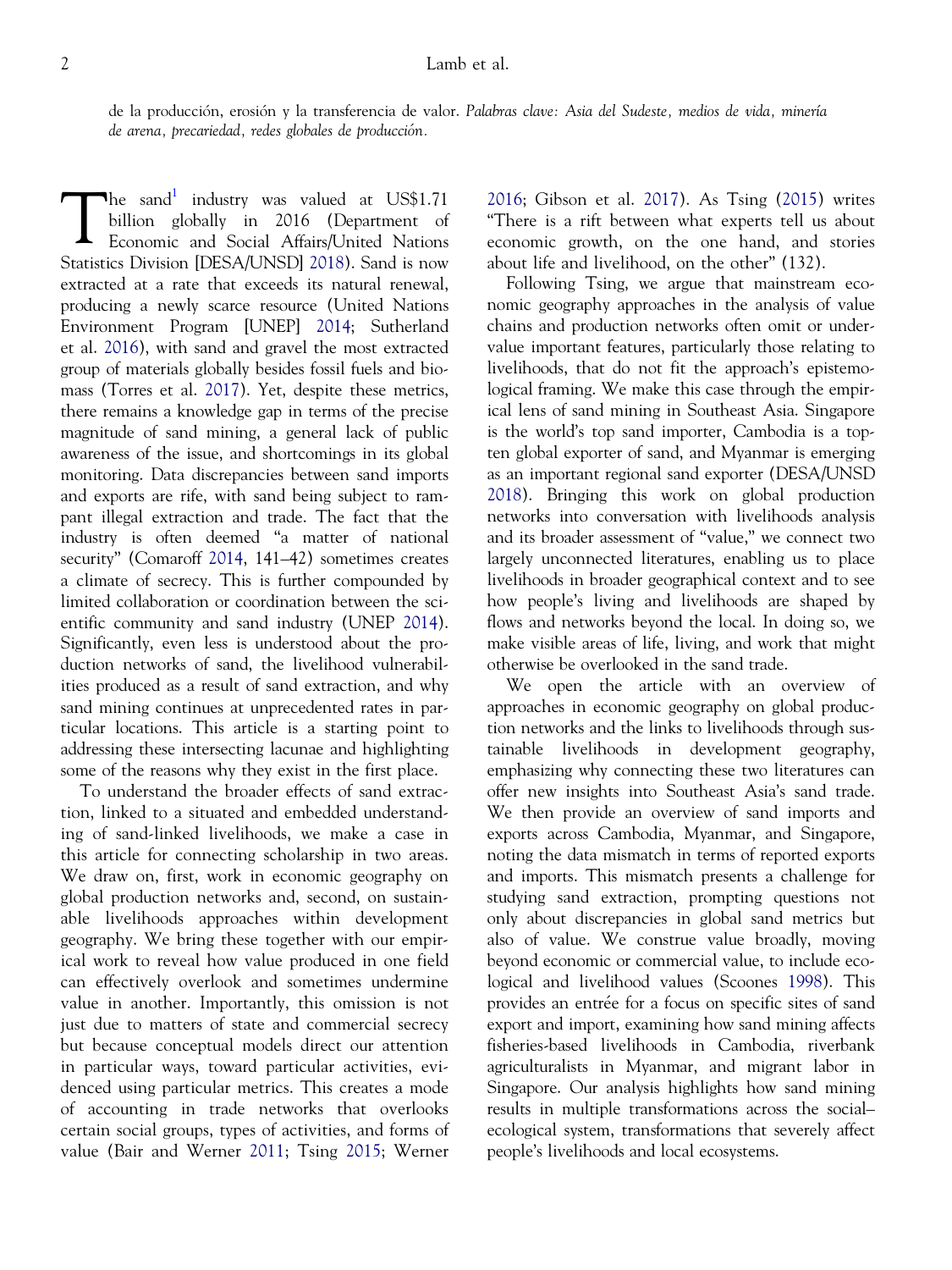# Linking Value and Commodity Chains and Production Networks with Livelihoods

Coe ([2012,](#page-16-0) 390) encapsulates global production approaches as "all [being] centrally concerned with the globally coordinated interorganizational relationships that underpin the production of goods and services, and the power and value dynamics therein." Global production networks  $(GPNs)$ , for example, are broad in scope, bringing into the frame of analysis actors beyond lead firms and suppliers, attending to a broader swathe of institutions including national governments, trade unions, and nongovernmental organizations (NGOs). In contrast to other global production approaches, GPN takes social and institutional embeddedness seriously (Hess and Yeung [2006](#page-17-0)). That said, the majority of attention has focused on leading firms in high-technology and high-value sectors and in advanced economies, with less attention paid to small and medium-sized enterprises in the Global South (Murphy [2012,](#page-17-0) 229).

For some time there has been a concern that the GPN approach has failed adequately to incorporate the dark side of economic geography, in particular losing sight of the socially and spatially uneven nature of the development process (Phelps et al. [2018\)](#page-18-0). More recent scholarship has certainly shown a willingness to broaden global production approaches to debates over ethical or fair trade and corporate social responsibility. Much of this has focused on the question of labor conditions (Hughes [2000;](#page-17-0) Barrientos and Smith [2007](#page-16-0); Riisgaard [2009](#page-18-0); Barrientos et al. [2011](#page-16-0) Arnold and Hess [2017;](#page-16-0) see also notes on the work on labor within GPNs in Coe [2012\)](#page-16-0). Although this work is important and valuable, it has tended to be empirically quite narrowly framed on the workers and producers directly connected to the chains or networks under consideration. Thus, scholars write of gender value chains in ethical trade in African horticulture (Tallontire et al. [2005\)](#page-18-0) and ethical learning in GPNs (Hughes [2006;](#page-17-0) Hughes, Wrigley, and Buttle [2008\)](#page-17-0) with a consequent focus on labor standards, practices, and relations. This is understandable against the backdrop of GPNs' primary interest in interorganizational relations.

It is also worth noting here that natural commodities, like sand, have not tended to be objects of concern within global production approaches, and we see a greater focus on agriculture and manufacturing, and to some extent services (Coe [2013](#page-16-0); Phelps et al. [2018\)](#page-18-0). Bridge's ([2008\)](#page-16-0) work is an exception, whereby linking oil extraction and GPNs reveals how the nonrenewable character of oil is a key consideration in understanding extraction networks (see also Murphy [2012](#page-17-0)). There has been no such analysis of sand and, unlike other commodities, sand has no international regulatory system for trade, nor does it have "an architecture of non-state certifying bodies to influence management practices and structure the direction and volume of trade" that exist in other commodity sectors (Bridge [2008,](#page-16-0) 415).

In our analysis of the sand trade, we bring GPN as a frame to illustrate the connections between production and consumption, but we also present the unrecorded effects of sand mining and the trade in sand. We are therefore making the connection between microprocesses and macroforces (Burawoy [2009\)](#page-16-0) and also between historical inheritances and geographical conditions. In these assertions, we echo Glassman's [\(2011](#page-17-0)) contention that the global production literature tends to overlook geopolitics and therefore "has so far largely steered clear of forms of political and geo-political contestation that illustrate some of the worst violence and messiness of 'actually existing globalization'" (162). Although Glassman might be concerned to politicize and historicize GPNs, his focus is still on the network and the actors who are connected to it.

Notwithstanding growing interest in matters of labor and geopolitics in GPNs, we believe that three important groups or actors are neglected in such analyses, and this neglect has a significant bearing on whether we can view any given network or chain as constitutive of good or just development. These three groups are as follows:

- 1. Those whose living is implicated in global production approaches but in a manner that is characteristically unrecorded and uncounted because it lies out of the line of sight of such networks or chains. For example, subsistence and semisubsistence farmers who cultivate river margins and sand banks. This group is directly affected by sand mining, as the farming practices on which their livelihoods depend require sandy banks.
- 2. Those whose livelihoods are connected to sand, but indirectly, and are therefore commonly framed out of consideration. Here attention is paid to how a natural commodity is transformed and how value is reassigned during this transformation. With regard to sand, for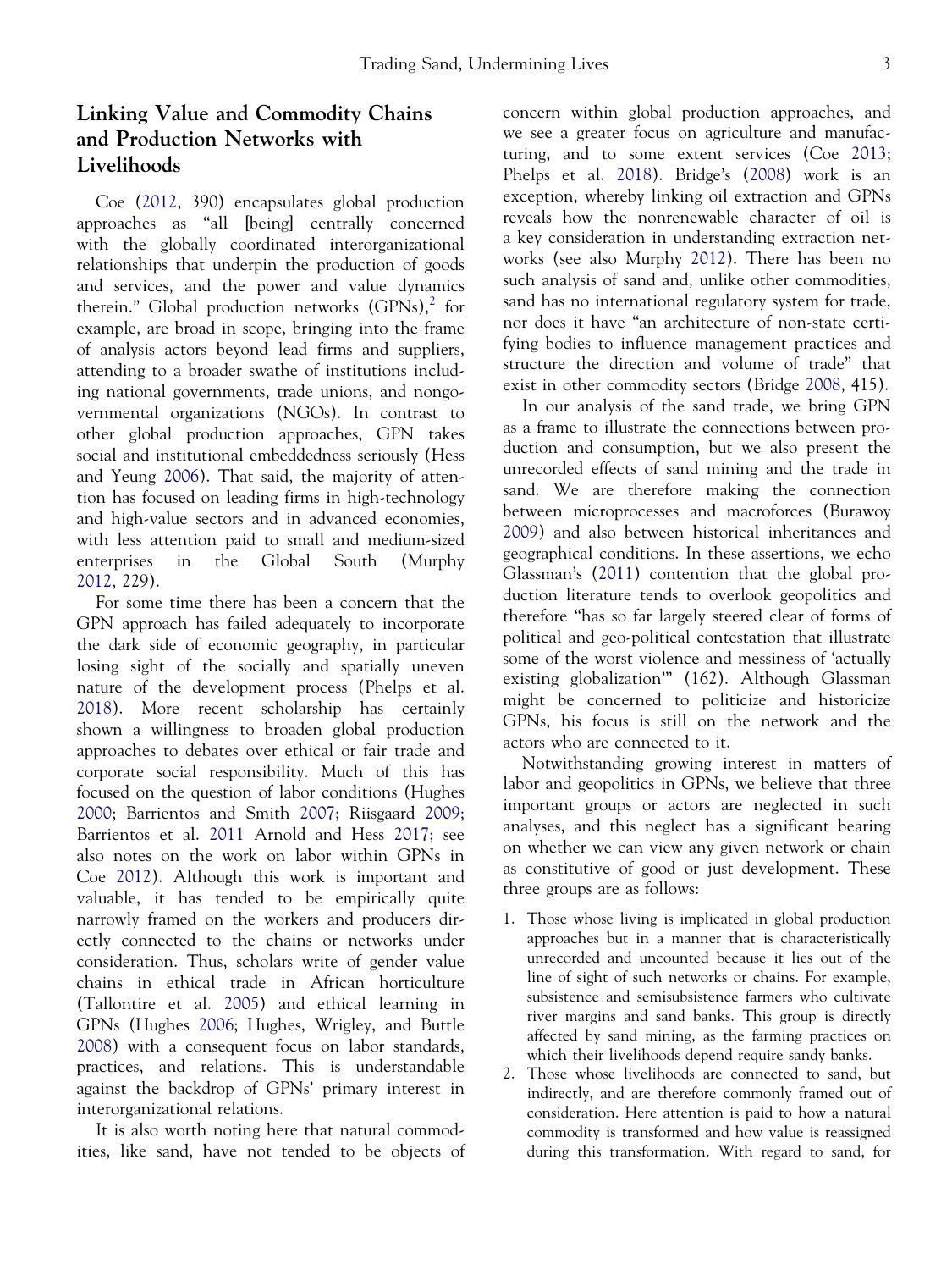instance, we might point to its role in sustaining the productivity of small-scale fisheries. Sand mining and the sand trade are evidently generative of value for sand miners and industry, but for those fishing in estuarine or near shore coastal areas, it degrades livelihoods and produces poverty.

3. The third group includes migrant construction workers whose livelihoods are founded on a sand-dependent industry, but their employment is characteristically precarious. This precarity is translocally produced. It is partly a product of employment conditions in migrant receiving countries such as Singapore (see Baey and Yeoh [2018;](#page-16-0) Ye and Yeoh [2018](#page-18-0)). It is also reflective, however, of processes of immisersation and marginalization in sending countries, like Cambodia and Myanmar.

These groups fall outside the frame of reference of global production approaches, the first because the activity is semisubsistence or constitutive of a different economic realm and the second and third because the connection is hidden or indirect, which in Southeast Asia has been a "persistent vestige" in scholarship on local economies (Gibson et al. [2017](#page-17-0), 131). In this way, we see the business of sand connecting livelihoods across space and national and livelihood contexts: undermining fishing and gardening in one livelihood space while creating new, albeit precarious, livelihoods in another.

To discern the links between fishers, riverbank agriculturalists, and construction workers within the sand trade, we take a livelihoods approach to complement the insights offered by GPN, particularly the links between production and consumption. The livelihoods approach dates back to 1987 when an advisory panel to the World Commission on Environment and Development first set out an operational definition of sustainable livelihood security. The approach was popularized by fieldworkers and development practitioners, particularly an early Chambers and Conway ([1991\)](#page-16-0) paper, arguing that livelihoods encompass the capabilities, assets, and activities that are necessary for making a living. Livelihoods are sustainable when they can "cope with and recover from stress and shocks, maintain or enhance its capabilities and assets, and provide sustainable livelihood opportunities for the next generation" (Chambers and Conway [1991,](#page-16-0) 6). As such, livelihoods are dynamic, complex, and often unpredictable, with goals, preferences, and resources constantly being reassessed in light of shifting conditions (L. de Haan and Zoomers [2003](#page-16-0)). A livelihood analysis recognizes value—of livelihoods, financial capital, and redistribution—that GPNs might easily miss (Rigg et al. [2018](#page-18-0)).

Thus, while providing complementary insights, we also recognize the critiques of sustainable livelihoods analysis that have focused on three areas of perceived weakness: a lack of concern for issues of politics and power, especially in structural terms; a tendency to fix livelihoods in space and time; and the approach's instrumental tone, reflected in the tendency to write of livelihood strategies (L. de Haan and Zoomers [2005;](#page-16-0) Rigg [2007;](#page-18-0) Scoones [2009\)](#page-18-0). The second of these concerns has been partially addressed by work on livelihood pathways or trajectories (A. de Haan [1999](#page-16-0); L. de Haan and Zoomers [2003;](#page-16-0) Scoones [2009\)](#page-18-0). As L. de Haan and Zoomers [\(2003](#page-16-0)) argue, household livelihood strategies might differ greatly from their livelihood histories. A livelihood encompasses a complex web of activities and interactions: Livelihood activities are not neutral; rather, they engender processes of inclusion and exclusion. Notwithstanding these trenchant critiques of the livelihoods approach, we regard it as a valuable, complementary lens to global production approaches because it expands the productivist frame to reveal a significant but overlooked facet of the sand trade: livelihoods impacts. We also recognize the value that GPN sensibilities bring to a livelihoods approach, focusing attention on vertical connections across scales and the (growing) importance of commercial and business actors and factors in shaping local livelihoods.

We appreciate that in connecting the sand production network to livelihoods we are expanding the scope of a field that has already been criticized—in GPN's case—as being so broad that it can include all links, transfers, and connections, resulting in a lack of analytical boundary or clarity (Sunley [2008\)](#page-18-0). If we are interested in the effects or impacts of such emerging networks on marginal groups and omitted actors, however, then it is necessary to consider associations and dependencies that lie outside the general line of sight of such studies, "what a GPN framework does see, and … the dimensions of developmental change that a network approach might miss" (Kelly [2013,](#page-17-0) 84).

By bringing in a people-centered sustainable livelihoods approach, we are, seeking to humanize the field of production networks, a field that has been critiqued as having limited interest in human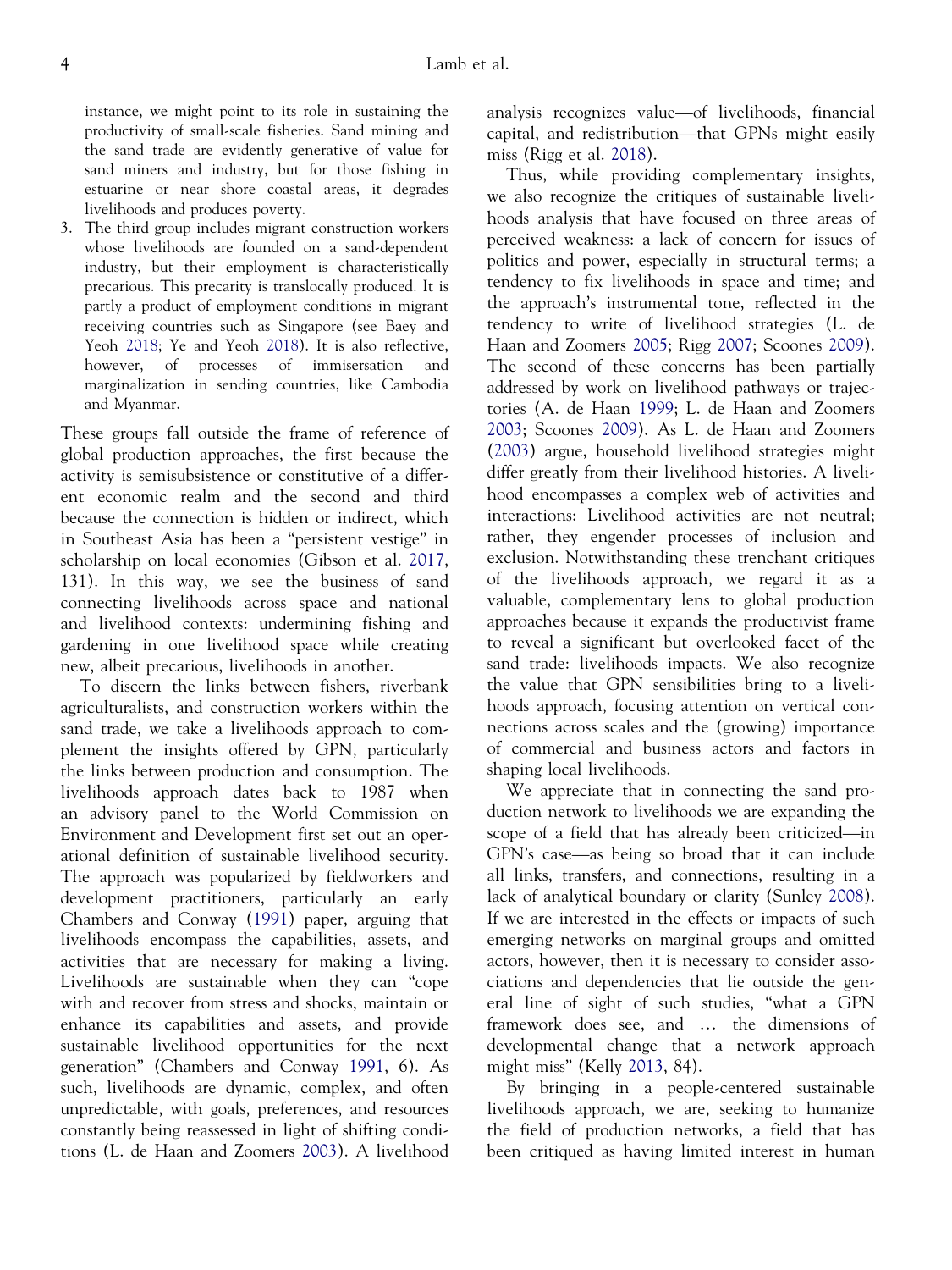agency (Challies and Murray [2011\)](#page-16-0). Notwithstanding growing attention paid to labor conditions, ethical trade, and gender, this effort is still corralled within the framework of the chain or network, so that more distant and less visible connections and interrelations are often neglected.<sup>[3](#page-15-0)</sup> Although GPN theory aims to show how GPNs are embedded in local institutions and social relations, in practice the scholarship is not locally situated. Werner [\(2016](#page-18-0)) explained that in attempting to reveal "constitutive exclusions," like that of dispossession within the GPN framework, "there is no clear parallel here with the mainstream literature, which continues to focus primarily on entities that are 'transactionally linked' to global production networks" (464). There are other stories that get missed, including the erasure of "offsite" impacts. Perreault [\(2012](#page-18-0), 1064), for instance, identified how the "unintended" effects of accumulation affect communities and that this is linked to both dispossession and the accumulation of toxic sediments in mining territories but that these impacts remain outside a mainstream framing of accumulation by dispossession. Labor scandals across commodity chains speak to this (Rigg [2015](#page-18-0); Marschke and Vandergeest [2016\)](#page-17-0), including the erasure of off-site impacts (cf. Kelly [2013](#page-17-0); Werner [2016](#page-18-0)). It is this narrowness that lies behind Phelps et al.'s ([2018\)](#page-18-0) recent invitation to explore the dark side of economic geography. Yet, livelihoods and "the arts of noticing" (Tsing [2015\)](#page-18-0) that we take on here are hardly limited to the dark side.

To see the links between actors in production networks, we privilege life and livelihoods and bring into view the actors and, more particularly, the activities that are characteristically omitted from more usual analyses (Glassman [2006](#page-17-0); Perreault [2012](#page-18-0)). These livelihood activities have tended to be dismissed in the region and elsewhere by a long history that sees more legible practices, like paddy rice agriculture (Scott [1998\)](#page-18-0), and tends to obscure more informal local economies (Gibson et al. [2017\)](#page-17-0). We also contend that in contrast to work on land grabbing in the region, the marginal actors in Myanmar and Cambodia are not only being dispossessed of this resource in the manner of land grabs, for instance. The impacts on livelihoods occur in many cases indirectly, almost through sleight of hand. The land resource might be degraded, but it is not obviously being grabbed; it might be common property, but it is not being enclosed; and it might be used by local people but usually not directly. Notably, whereas there has been a good deal of attention paid to the violence and illegalities associated with the sand trade (Beiser [2018](#page-16-0)), there is relatively little that pays attention to local economies and livelihoods. At the same time, when we consider those GPN studies that have taken livelihoods seriously (e.g., Kelly [2009](#page-17-0), [2013](#page-17-0); Carswell and De Neve [2013](#page-16-0); Neilson and Shonk [2014](#page-18-0)), they pay attention to those actors who are connected to such networks, whether through their labor or through kinship (household) relations. Here we focus not just on the 'dark side,' but on livelihoods which are linked to commercial activities recognized in GPNs and impacted by uneven development.

Linking the global production and sustainable livelihoods approaches provides a means to humanize the former and globalize the latter by bridging the vertical perspective embedded in global production approaches, where connections are traced along regional and global economic lines of connection, with the essentially horizontal perspective taken by livelihoods scholars, with its emphasis on local social relations of production and reproduction (Bolwig et al. [2010;](#page-16-0) Carswell and De Neve [2013\)](#page-16-0). In other words, we contend that a sustainable livelihoods approach can help GPN as an approach move toward achieving a situated, socially embedded analysis. [Figure 1](#page-6-0) schematically sets out the sand context and how the global production and livelihood approaches map onto the processes and interrelationships described in the article. There are two aspects particularly to note: the way in which each approach tracks a different and discrete set of effects but that can all be linked back to sand and the gap that exists at the point of sand extraction between livelihoods and the sand trade. Both rely on sand but from that point onward are tracked through very different discursive realms, determined by the approach adopted. At the risk of simplifying, these are vertical versus horizontal, economic versus social, production versus reproduction, and unbounded versus bounded. Finally, in considering this approach, it is important to emphasize that the livelihood outcomes we discuss here are not accidents, nor are they incidental. They are constitutive of the sand industry and wider globalization processes, how value is measured, and the way in which sand as a commodity for construction and land reclamation discounts sand's place in livelihoods.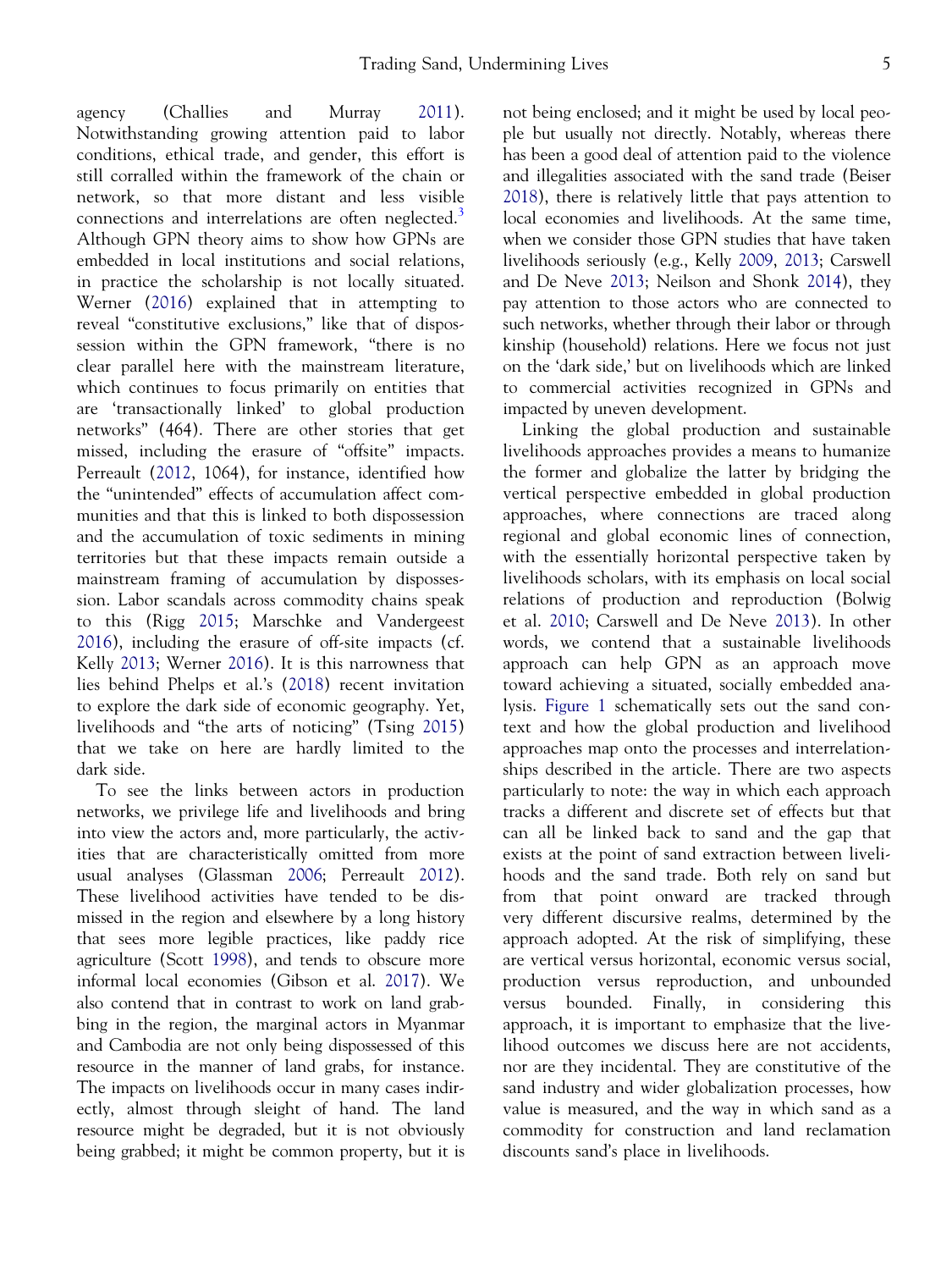<span id="page-6-0"></span>

Figure 1. Tracking value in the sand trade and livelihoods.  $GPN = Global$  production network.

#### Methods

To further develop these arguments, this article draws on primary and secondary research into livelihoods, sand, and sand mining across sites in Cambodia, Myanmar, and Singapore carried out over the past decade by the authors. Together, we conducted more than 100 interviews in Cambodia and Myanmar directly related to livelihoods and sand mining, with secondary research and observation conducted across Cambodia, Myanmar, and Singapore. Material on Singapore is secondary, although one of the authors is based in the city state and land reclamation is highly visible. The DESA/ UNSD United Nations Comtrade database was analyzed for regional trade patterns.

In Cambodia, sand mining controversies, particularly in terms of how sand mining affects coastal fishing villages in southwestern Cambodia, were followed since 2007 through research with coastal villagers, NGO advocates, and policymakers. Approximately fifty semistructured interviews over a ten-year period have been conducted in English and Khmer, in some cases with the help of a research assistant. In Myanmar, research was conducted along the Salween River in the cities of Hpa An and Mawlamyine in 2014, 2017, and 2018. Interviews were conducted with local officials, NGO staff, sand and gravel companies, fishermen, and riverbank gardeners; in total more than fifty semistructured interviews done in a mix of English, Karen, and Myanmar languages with the help of a research assistant.

## Sand and Sites

Studies of sand mining have assessed the environmental impacts of riverine and marine sand mining across many countries and ecological contexts (e.g., Adedeji et al. [\[2014](#page-16-0)] on Nigeria; Sreebha and Padmalal [\[2011](#page-18-0)] on India; Cho [[2006\]](#page-16-0) and Kim and Grigalunas [\[2009](#page-17-0)] on Korea; Bravard et al. [\[2013](#page-16-0)] on Mekong; Beiser [[2018\]](#page-16-0) globally). For UNEP [\(2014\)](#page-18-0), the "negative effects on the environment are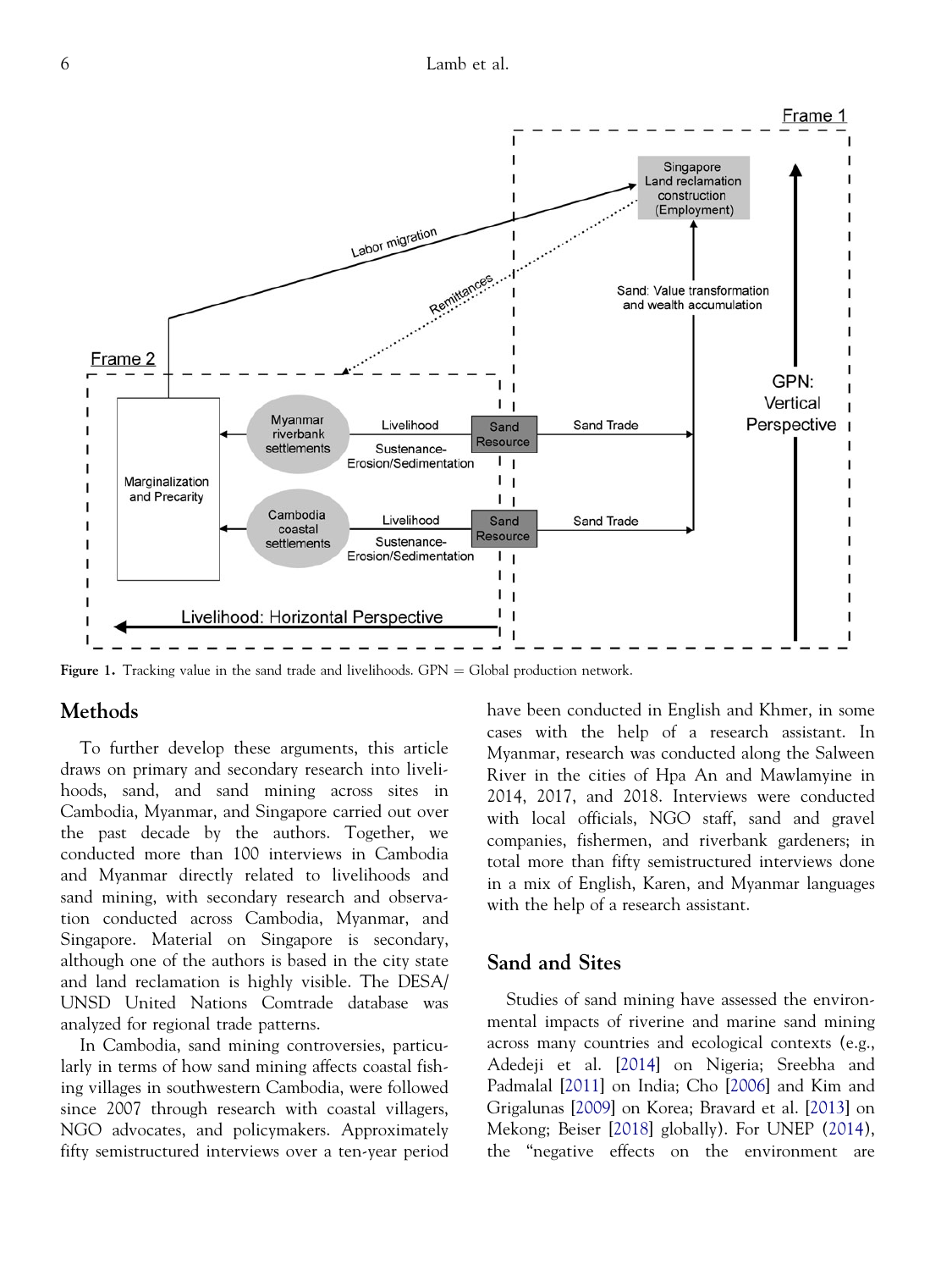<span id="page-7-0"></span>

Figure 2. Singapore sand imports, 2007 to 2016. Source: DESA/UNSD [\(2018](#page-16-0)).

unequivocal and are occurring around the world" and in places the "problem is now so serious that the existence of river ecosystems is threatened in a number of locations" (251). Moreover, the scale of mining is rapidly increasing, rather than stabilizing or diminishing, reflecting global rates of urbanization and industrialization.<sup>[4](#page-15-0)</sup> Although a substantial literature on the environmental effects of sand mining is emerging, combined with hints of illegal crimes and shady practices that can be connected to sand extraction (Rege [2016](#page-18-0)), less attention has been paid to how sand mining occurs or the impacts on local livelihoods.

#### Sand in Singapore

Singapore is the world's largest consumer of sand on a per capita basis and, in many years, the world's largest importer of sand. Extensive construction along with large-scale reclamation and no domestic resources to speak of has necessitated massive imports of sand. In 1965 when the city state gained its full independence, Singapore's land area was  $581 \text{ km}^2$ compared with  $719 \text{ km}^2$  in 2015, an increase of over a fifth. This expansion is set to continue so that by 2030 Singapore's land area will have grown by 30 percent since 1965 (de Koninck [2017\)](#page-16-0). Initially sand was imported from Indonesia and Malaysia; when both of these countries either banned or limited exports, the trade moved to Cambodia, Myanmar, the Philippines, and Vietnam (see Figure 2).

Singapore's economic vitality and sustainability is based, in no small measure, on continuing imports of sand. The expansion of the country's land area through land reclamation is essential to its continued

economic growth, and sand for construction is an equally important element in the city state's development strategy. It might be argued that livelihood sustainability—in the sense of the continuing prosperity of Singapore's inhabitants—is predicated on continuing flows of sand and gravel from neighboring countries. As Comaroff ([2014](#page-16-0)) asserts, Singapore's sand security is linked to Singapore's political survival: "The need for sand, then, is a kind of original debt: for the territorial state to survive, land must continually be introduced" (142). The state, since the first Prime Minister Lee Kuan Yew's premiership (1965–1990), has made land reclamation, and therefore sand imports, a "pragmatic necessity" (Jamieson [2017](#page-17-0), 398), almost a matter of national survival. Even with the average price of imported sand rising more than sixtyfold between 1995 to 2001 and 2003 to 2005, from \$3 to \$190 per ton, Singapore's consumption has continued unabated (UNEP [2014\)](#page-18-0).

Although the Singaporean government (specifically, the Ministry of National Development) stated that "strict criteria for imports of sand" exist (Au-Yong [2017\)](#page-16-0), Global Witness [\(2010](#page-17-0)) presented evidence that "the government does itself purchase sand" and in fact "stockpiles" it (29). At this moment, however, it is not possible to identify the full range of firms or specific companies dealing in sand. Tracing this network is not our main intention, but it is worth noting that in understanding the sand trade linked to Singapore, it includes firms and contractors in Singapore relying on imports of a variety of sands from across the region, as a single development project at various stages will require a variety of sand and aggregate.<sup>[5](#page-15-0)</sup> For construction, builders favor sand from rivers, but sea sand can be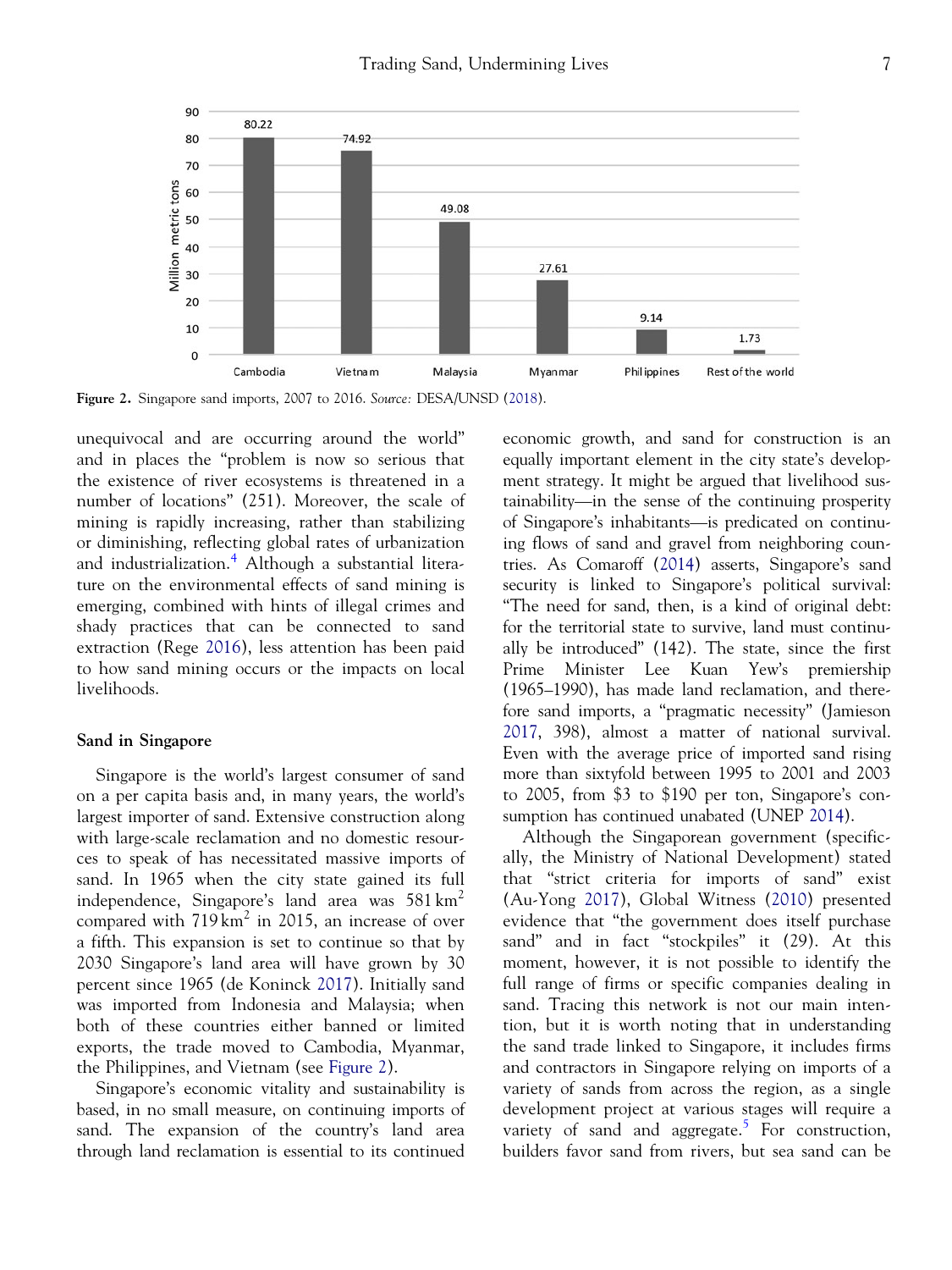8 Lamb et al.



Figure 3. Sand trade data gaps: Reported exports and imports of sand for Cambodia, Myanmar, and Singapore, 2007–2016. Note: Myanmar reported no sand exports to Singapore between 2007 to 2009 even as Singapore reported sand imports from Myanmar during this same time period. Source: DESA/UNSD [\(2018](#page-16-0)).

used if washed for salt. For land reclamation "fill," contractors can be less picky, using a variety of sea or river sands (Beiser [2018](#page-16-0)).

This sand and the land and economic activity that it produces help to sustain a migrant labor force in Singapore of almost 1.4 million workers, or 40 percent of the total workforce. In 2016, 327,000 of these workers were employed in the construction sector. Their breakdown by nationality is not publicly available (Tan [2014\)](#page-18-0), but we know that the construction sector is the biggest migrant worker employer (Ye and Yeoh [2018](#page-18-0)). As Baey and Yeoh ([2018](#page-16-0)) noted, "In the context of transnational labor migration, material and symbolic conditions of precarity may lie across borders. Migration … may quickly metamorphosize into a journey of perilous gamble" (253). We do not have evidence that links migrant workers as individuals in Singapore back to our sites of sand extraction in Cambodia and Myanmar, but this is entirely plausible and to entertain such a notion highlights the point, long recognized in political ecology (Huber [2017](#page-17-0)), that one person's accumulation is another person's degradation. Sand not only sustains Singapore's economic growth, generates prosperity in the city state, and is critical to national security (Comaroff [2014](#page-16-0)), but its excavation is, at the same time, compromising livelihoods in source sites.

#### Sand in Cambodia and Myanmar

In Cambodia and Myanmar, sand is extracted from rivers and beaches for domestic use and for export to support Asia's construction boom, particularly to Singapore. Between 2007 and 2016, for example, Singapore trade statistics recorded imports of 80.22 million metric tons of sand from Cambodia and more than 27 million metric tons from Myanmar, comprising 44 percent of the 242.7 million tons of sand imported by Singapore over this nine-year period (see [Figure 2\)](#page-7-0). Recorded exports of sand from Cambodia and Myanmar do not begin to match the import figures for Singapore (Figure 3), leading analysts to assume that there is a significant illegal trade in sand, a claim that the Singapore authorities have disputed (Global Witness [2010](#page-17-0); Au-Yong [2017](#page-16-0)). Furthermore, in this same time period, the price per metric ton of sand (sea and riverine) imported from Cambodia and Myanmar has decreased, from a 2007 high of over US\$20 per metric ton of sand to less than US\$5 per metric ton in 2016 [\(Figure 4](#page-9-0)). Although sand prices will range over time and geographic location, sand from Cambodia and Myanmar fetches a lower price per metric ton of natural sand (not including silica or quartz sands) than seen in other countries in Asia (DESA/UNSD [2018\)](#page-16-0).

The data mismatch and lowering prices underline how some of the sand trade is likely illicit and speaks to the difficulty of identifying specific firms and their networks. Operators might have military or mafia links, and the multiple layers of the production network can obfuscate responsibility. In Cambodia and Myanmar, primary research by the first and second authors and reports (Global Witness [2010](#page-17-0); Ei Thu and Kean [2015](#page-16-0); Myanmar Centre for Responsible Business [MCRB] [2017](#page-17-0); Thompson [2017\)](#page-18-0) show a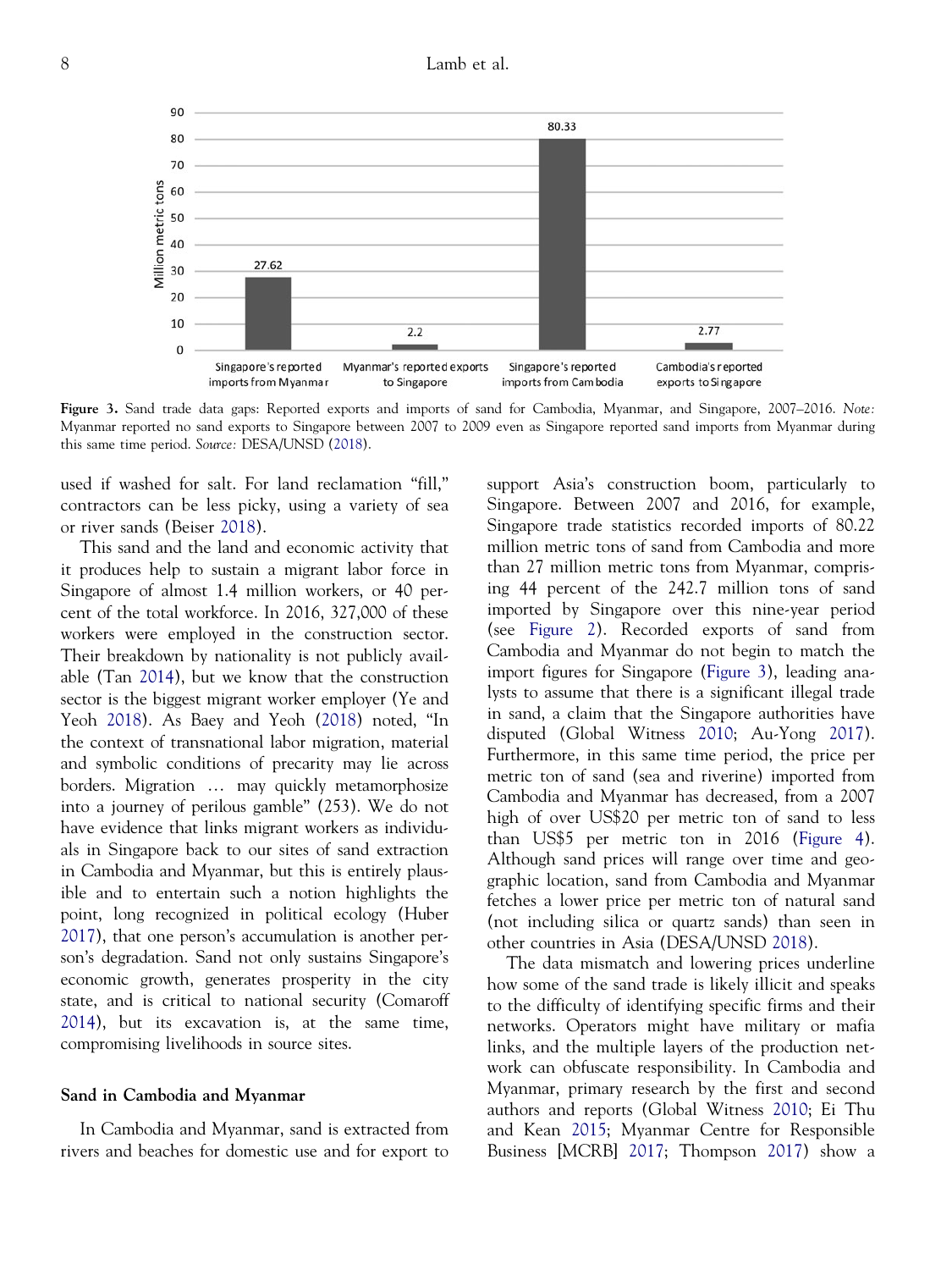<span id="page-9-0"></span>

Figure 4. Sand prices: Singapore's sand import price from Cambodia and Myanmar (US\$/m ton). Note: The price of sand was derived by dividing import value by import quantity. Source: DESA/UNSD [\(2018](#page-16-0)).

mix of companies with backing from a range of actors involved in not only extraction but also the ferrying of sand from the site of extraction to large barges to ship across the ocean to Singapore. The range of actors is not limited to local entrepreneurs but includes military and ex-military; ethnic armed organizations; Cambodian, Singaporean, and Chinese firms; as well as joint venture companies.

In Cambodia, coastal sand mining emerged in the mid-2000s (Marschke [2012\)](#page-17-0). Although inland sand mining was banned in the late 2000s, coastal sand mining continued at a sustained pace through to 2017 when it, too, was officially banned. Although sand extraction has shifted in terms of location, the activity has continued to significantly affect people, their livelihoods, and local ecosystems. The vast volumes extracted at one site, Koh Sralao, have negatively affected already precarious livelihoods, as discussed in more detail later. These impacts are both direct and indirect: direct in the form of mangrove estuary bank collapse and indirect in fisheries decline and the driving of migration flows as people search for alternative livelihood opportunities within Cambodia and abroad.

In Myanmar, the scope, scale, and attention that sand mining has attracted have been more limited. Nonetheless, the trade is far from insignificant: There are diverse sand mining practices and operations, with sand mining taking place along rivers and beaches across the country (Global Witness [2010;](#page-17-0) International Center for Environmental

Management [ICEM] [2017](#page-17-0)). Yet, although the industry seems to be expanding, there are challenges and problems in measuring and documenting the volumes and impacts of extraction. Like Cambodia, there is a lack of baseline data in terms of both the industry activity and the river flows and ecologies and, thus, deciphering impacts is difficult, and studies on the livelihood impacts are nonexistent. Research along the Salween River in Karen State (described later) illustrates a range of impacts on riverine livelihoods, particularly for those engaged in the riverbank and alluvial island cultivation of vegetables. Sand extraction is in direct competition for the fertile sands that support riverbank gardens, a seasonal practice undertaken as part of a broader livelihood portfolio. If Cambodia's ban on coastal sand mining holds and is effective (admittedly, a big "if"), it could be that Myanmar will see an increased demand for its sand. For example, the 2010 Global Witness report shows how an interest in sand imports from Myanmar emerged as sand exports were banned from other parts of Southeast Asia. This points not just to increasing international demand for the commodity but to sand extraction's regional interconnections.

#### Connecting Singapore with Cambodia and Myanmar

Between these different sites, then, sand becomes a commodity that links livelihoods across national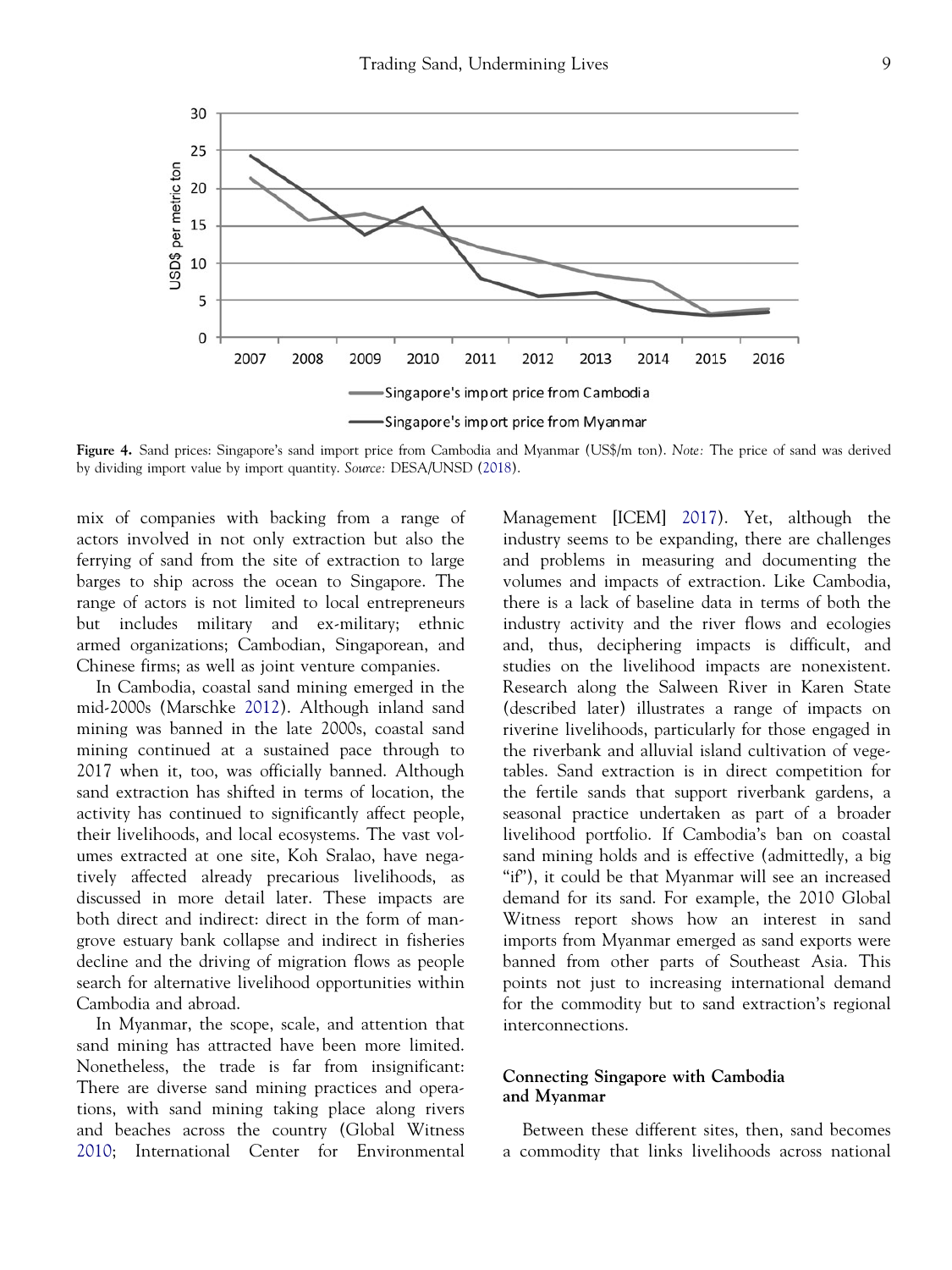space, such that the prosperity and poverty of distant population groups are implicated. Although this does not necessarily mean that the prosperity of Singapore is predicated on the poverty of Cambodian fishers and riverside cultivators in Myanmar, such that these conditions are coproduced, they are not unconnected. Demand for sand in Singapore, the associations between Singapore's territorial expansion and national development, and the ways in which sand extraction compromises the livelihoods of fishers and riverbank cultivators intersect in important ways, and tracing those intersections is our aim. In thinking through these connections, we follow Bebbington and Humphreys Bebbington ([2011\)](#page-16-0), who explored the impact of resource extraction on indigenous groups in Bolivia, Ecuador, and Peru and observed how "value is taken from certain spaces and distributed to others," such that the "spaces that bear the brunt of the externalities generated by extraction are in the vicinity of the wells, mines, pipelines and smelters … [while] … benefits and opportunities accrue in other spaces—in departmental and national capitals" (142).

In addition, however, we argue that the reason such connections are sustained, often with little comment, is because of the ways in which sand's role in livelihoods takes such different forms, requiring that we think of sand not as a commodity for land reclamation or construction alone but vicariously—as a habitat for fish and land for subsistence farming, for example. The need to go beyond dominant viewpoints where what we see and take as important is connected to economic value is second nature to most development geographers but, we suggest, is not normally part of GPN approaches, let alone capitalism's repertoire. Tsing ([2015\)](#page-18-0) called this the "problem of alienation," where "things are torn from their lifeworlds to become objects of exchange" (121), a process that she applies to both nonhumans and humans.

# Livelihoods Unexamined and at Risk

At present, there has been no detailed livelihood analysis about how global flows of sand affect people making a living in the sites of extraction, even if the media have usefully reported Cambodian villagers' stories, the illicit sand trade across Asia, and rapid rise in demand for sand globally. Yet, sand has a critical role in sustaining livelihoods—shallow coastal waters are important nursery and fishing grounds and home to important mangrove wetland systems that serve as shelter from winds and storms. Even with the emerging media attention, little analysis is given to the different livelihood choices that people make in the face of sand mining or the interactions among livelihoods, human-induced ecosystem change, and everyday life.

In assessing the impacts of sand mining on sites of extraction, we consider the livelihoods in our case sites that would be otherwise overlooked in the value chains or networks of sand as a commodity for export. In doing so, we show how the processes of sand extraction can be detrimental to livelihoods, with sand extraction practices placing already marginalized farmers or fishers into more precarious political and increasingly peripheral geographical positions. How sand mining intersects with livelihoods can be easily obscured in global production approaches but is significant in the production and transformation of value. In essence we suggest that accumulation processes are being smoothed and deproblematized by the quite discrete and particular ways in which commodities are counted, valued, and tracked. After analyzing the livelihood implications across two of our case sites, in Cambodia and Myanmar, we turn to an analysis of the extended networks of value in the production of sand as a commodity by examining livelihoods transition (and mobility) in Singapore and its links (back) to Cambodia and Myanmar.

#### Livelihoods Unexamined and at Risk in Cambodia

Sand is both valued and functions in a variety of ways in situ, such as supporting the formation of alluvial islands, ecosystem functions, and resource-based livelihoods, including fisheries and floodplain agriculture. In Cambodia, one village that has been affected by a decade of coastal sand mining is Koh Sralao, a 350-household mangroveestuarine fishing village accessible only by boat on the country's southwestern coast. The illegal sand mining industry has been in full force since late 2007, shortly after Indonesia banned the export of coastal sand (Global Witness [2008\)](#page-17-0). Although sand mining operations began in just a handful of sites in and around the village, by 2010 there were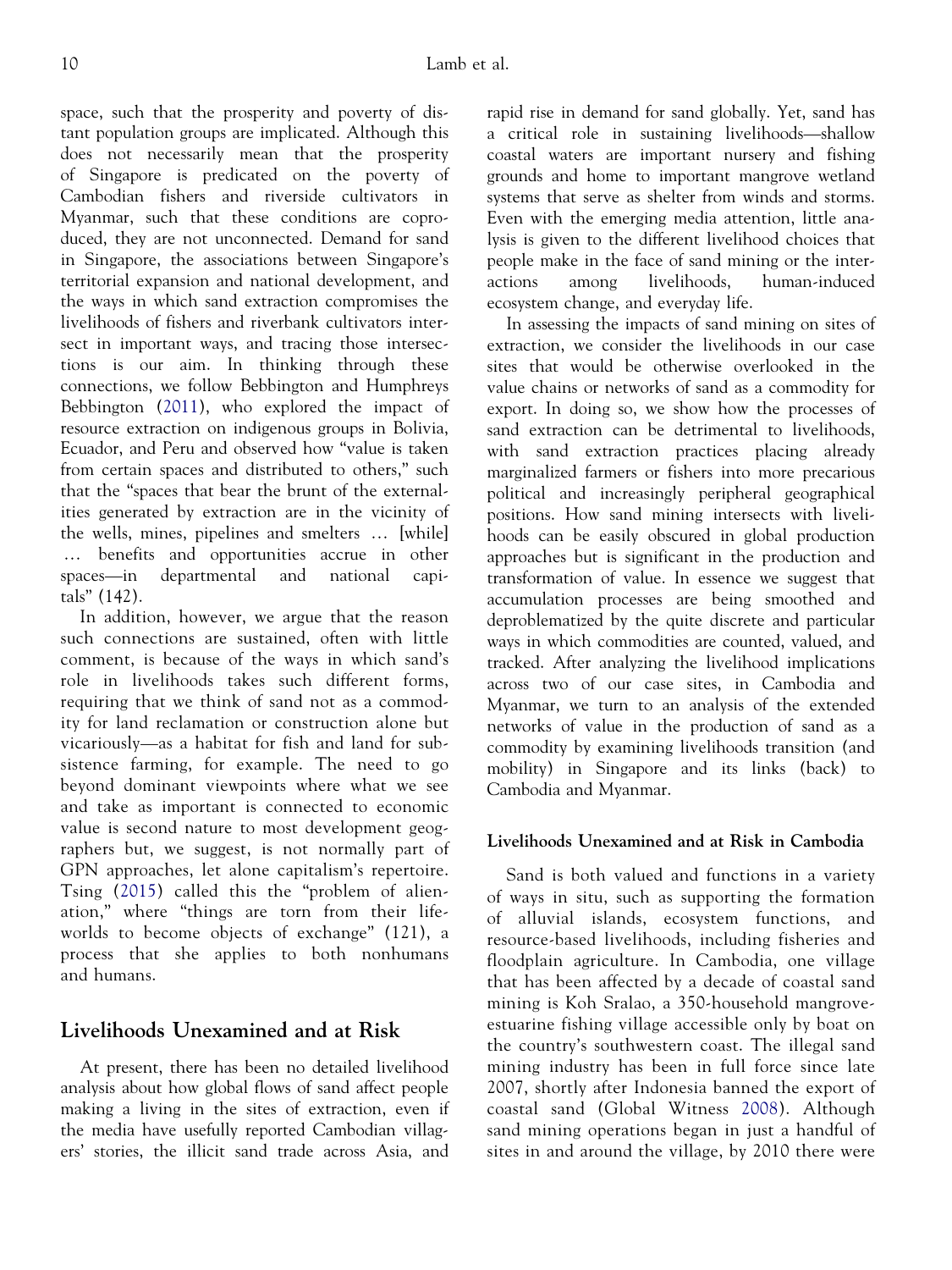an estimated twenty-seven extraction sites within this area (Global Witness [2010\)](#page-17-0), with sand mining continuing (Marschke [2014\)](#page-17-0) until its ban in 2017.

Initially, Chinese military staffed the boats (Global Witness [2008](#page-17-0)), although over the decade this shifted to Cambodian-owned boats with their own workers. According to a former sand dredger (interview transcript, March 2018), licenses were bought from a prominent Cambodian business person who controlled sand mining in Koh Kong and had high-level political connections (Global Witness [2010\)](#page-17-0). Local businesspeople operated boats that either dredged or transferred sand to larger boats at sea, where they were paid for the sand. In recent years these larger boats were, according to our interviews, Singaporean owned and operated. Sand dredging was risky, in that payment for sand could be patchy, resulting in a rotation of people involved in the sector. Although exact estimates of the sand extracted are unknown, the vast majority of Cambodia's sand exports to Singapore have come from this part of Cambodia.

Over the decade during which sand mining was active, operations moved in and around Koh Sralao village. At times the dredging could be heard all night long; at other times operations were a few kilometers or more away. This village lies within a national wildlife sanctuary and yet no comprehensive environmental impact assessment ever took place (Marschke [2012\)](#page-17-0). Although sand mining operations did shift with time to involve more Cambodian businesses and workers, they were not generally coming from Koh Sralao or other fishing villages; instead, workers were typically connected to boat owners or sand dredgers, who come from the provincial town and beyond. Other than in a few cases, sand dredging has not involved villagers from Koh Sralao as artisanal miners or as workers for larger operations.

Although coastal villagers have not been part of the sand mining industry in the area, they have relied on marine resources including shrimp, crab, and various marine fish for decades as critical components in their livelihoods. People fish with mechanized boats using gill nets or crab traps in and around the mangrove estuarine area or within a few kilometers of the coastline (Marschke [2012\)](#page-17-0). Although the main livelihood is crab fishing, a diversity of other fishing activities are also pursued by villagers (green mussel culture, grouper fishing),

along with various nonfishing activities (small shops, farming, animal raising) that are linked to a fishing economy. Livelihoods in the village have never been easy, with fishers having experienced fish declines since the 1990s (Marschke and Nong [2003\)](#page-17-0); even so, sand mining in and around Koh Sralao has further compounded fisheries declines and biodiversity loss, as seen elsewhere in Asia (Larson [2018\)](#page-17-0). In the short term, fish habitats and seagrass beds have been destroyed. The removal of sand for commercial use deepens shallow channels, which are critical nursery grounds for various aquatic species, and destroys aquatic habitat in the process; fish migration routes are also disturbed, and the water is deemed by local residents to be more turbid. Sand mining has taken place near the margins of the mangroves, partially damaging some trees and completely ripping out others (Marschke [2014\)](#page-17-0). The landscape is changing, with villagers noting that one of the island inlets near the village disappeared in 2015. Several minor landslides have also reportedly taken place. Fishers' lives have been dramatically altered in terms of their ability to fish in local fishing grounds, as shallowwater estuary areas are also where sand mining typically occurs.

The precise impacts or effects are difficult to trace, but it is evident that jobs for fishing villagers have not been created from this endeavor (with the exception of a few day laborer jobs in recent years), and the military presence in the ocean space limits what villagers or others dare to do. Sand mining operations take place at all hours of the day and night, and the constant noise of such operations has been described by villagers as an irritant. Although livelihoods have transformed as a result of sand mining, the mobile nature of fishing enables people to compensate for the sand mining, responding to immediate habitat destruction and fish declines in particular areas by fishing other grounds. Sustained sand mining activities add another strain, turning livelihoods that were always vulnerable into increasingly precarious ones (Marschke [2017\)](#page-17-0). Vulnerability, in this context, is seen as an inherited condition tied to making a living from the land and sea, as distinct from precarity, which is produced by wealth-creating activities (Rigg et al. [2016](#page-18-0)), such as sand mining. In the Cambodia case, local livelihoods do not enter into the accounting equation in the production of sand, creating an epistemological gap.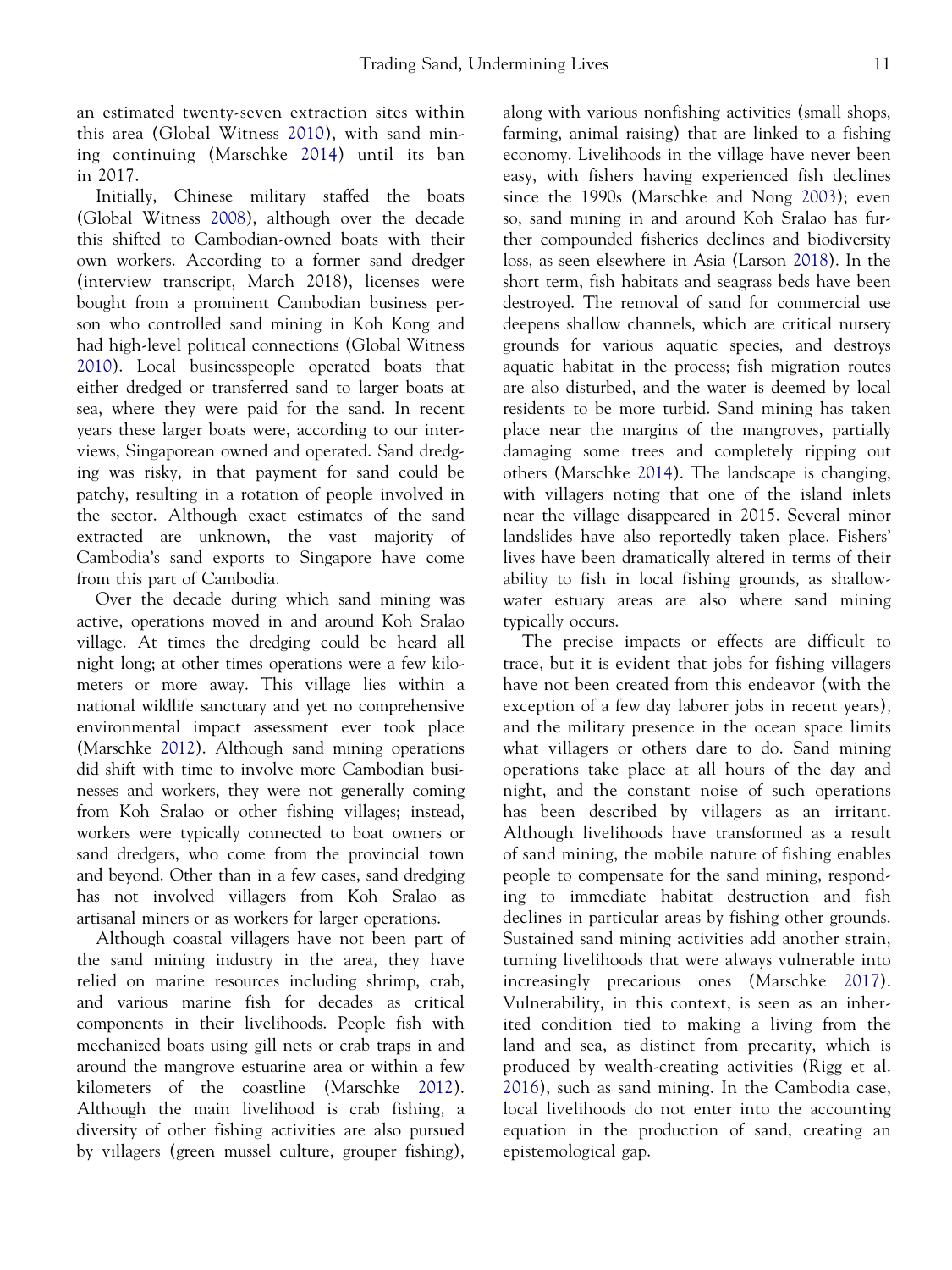#### Sand Extraction on the Salween and Its Livelihood Impacts in Myanmar

Our second case is from Hpa An, the provincial capital of Myanmar's Karen State. Here, sand mining operations, on both medium and small scales, are affecting the Salween River and local livelihoods linked to the river. We see impacts not only on fishing but perhaps most pointedly on riverbank gardening, both of which are important sources of food and livelihoods for this city-town of approximately half a million residents (Ministry of Immigration and Population, Republic of the Union of Myanmar [2015\)](#page-17-0). Located near the Myanmar border with Thailand and only fifty or so kilometers (thirty miles) away by boat from the Port of Mawlamyine, local sand operations in Hpa An are ideally positioned for both international export and to supply materials for the rapidly industrializing surrounding region (Myitmakha News [2016\)](#page-17-0). Sand extraction here is a mix of commercial and artisanal mining in rivers, with sand and gravel being extracted at multiple sites and scales destined for a mix of destinations. This is quite distinct from the kind of sand and the scale of operations described in Cambodia, which has largely focused on coastal sand mining for export to Singapore. That the sand operations are linked to Singapore, that they are having an impact on local livelihoods and landscapes, and that these impacts are being overlooked are similar across both cases, however.

In the Myanmar case, research reveals an acute impact of sand mining on river morphology and livelihoods. According to interviews carried out in 2017 and 2018 and during previous visits to Hpa An since 2014, traditionally the Salween's alluvial islands and banks in and around Hpa An have been allocated for the cultivation of vegetables, which were produced for household subsistence, for sale in local markets, and for export to Thailand. The majority of gardeners undertake this activity nearly year-round (across two or three seasons) as their main source of income and food. Compared with the Mekong, where farmers tend to cultivate for one season only with an estimated value of approximately US\$25 million per year (ICEM [2010\)](#page-17-0), those engaged in the practice on the Salween are more reliant on the activity across multiple seasons (Lamb [2014](#page-17-0)). Alternative opportunities are fewer and therefore, we speculate, the implications of river bank and island degradation for livelihoods are that much more significant.

Local riverbank cultivators were the first to highlight the rise in sand mining, and they pointed to the demand for sand and gravel for construction and development domestically in Myanmar as well as for export to Sinagpore (Myitmakha News [2016](#page-17-0); interviews, May 2017). For instance, in a group interview with elder riverbank cultivators from Hpa An, interviewees explained that there had been a "double increase in the sand and marble production! Not enough to supply the demand. Lots of construction in the city. Everyone wants a concrete house now, not a wood one" (interview transcript, May 2017).

As noted in a recent ICEM ([2017\)](#page-17-0) assessment of rivers across Myanmar, sand mining is a challenge but there are no data available on demand domestically. In 2016, as an indication of sand demand (as sand and cement are combined roughly two to one or even three to one to make concrete), cement demand within Myanmar was 8 million tons, so domestic demand for sand can be estimated somewhere between 16 and 32 million tons. Moreover, the demand for construction materials is growing both domestically and to sell not only to Singapore but also to China (ICEM [2017](#page-17-0)).

The increase in the scale and scope of the sand mining operations on the Salween was further identified by local sand and gravel companies and local authorities in Hpa An (interview transcript, May 2017). In an interview with city officials, they explained that although removing sand from the river for construction is a long-established practice, the way it is being done today and its impacts are new. One local official stated that "there are lots of problems with sand mining. It is faster now than in the past, we used to use people who would be in a line and then reach from bucket to bucket. Today, machines: we use boats, loaders, and trucks. Along with production, it has environmental impacts" (interview transcript, May 2017). As reported in the Myanmar media (Myitmakha News [2016](#page-17-0); Eleven Myanmar [2018\)](#page-16-0) and as recounted to the first author in interviews, Star High Pacific Limited had contracts for dredging the Yangon River and Salween River, with the sand exported to Singapore.

According to interviewees, the recent rise of sand mining and the removal of sand has seen dramatic impacts, in terms of island formation and accelerating the erosion and sedimentation processes of the river's banks. Sand mining also affects local agricultural production: Cultivation relies on seasonal flooding to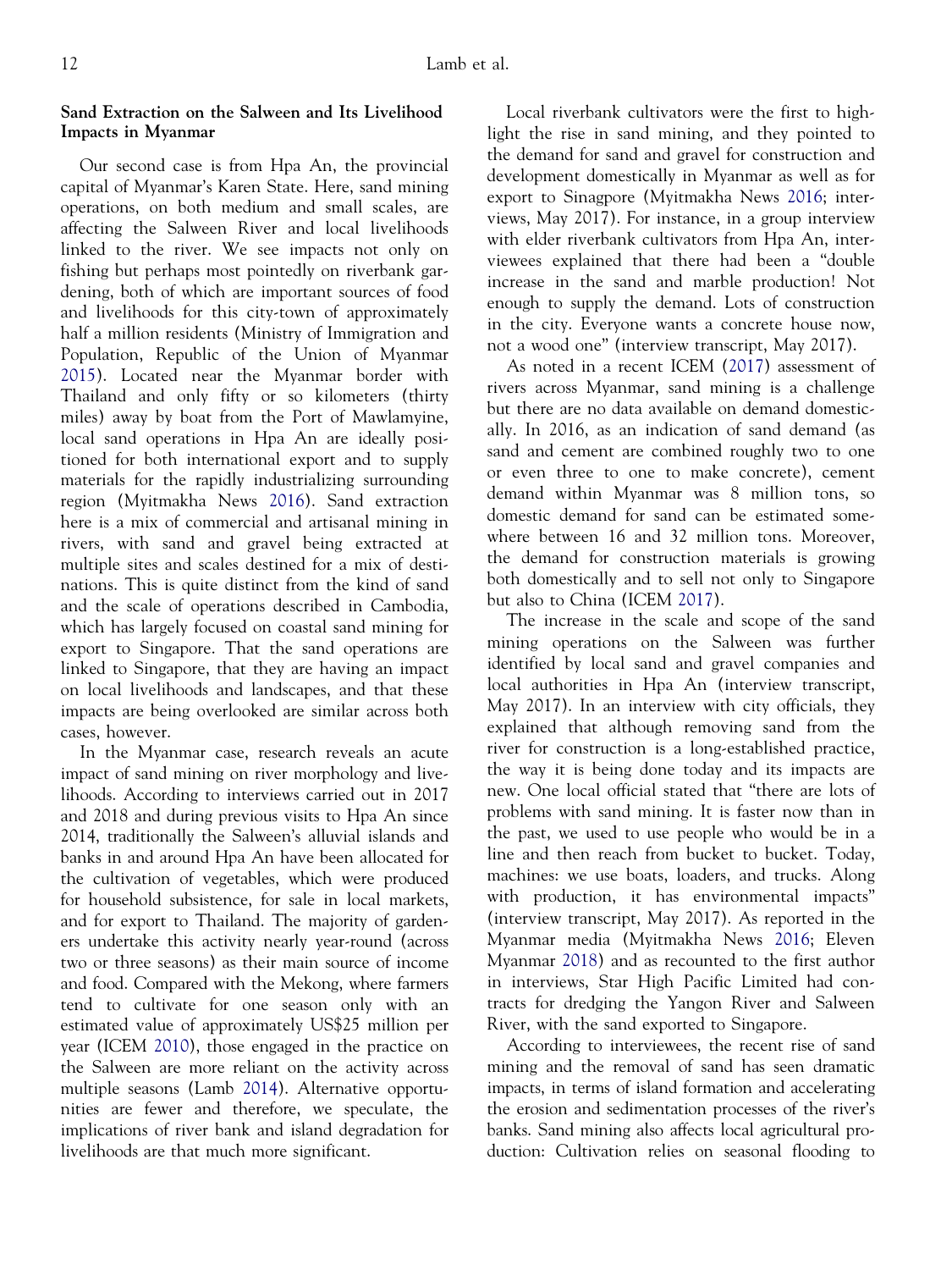deposit the river's fertile sediments on riverbank gardens and islands. Moreover, as new alluvial islands emerge in the river, a normal occurrence in this area, sand and gravel companies rather than local cultivators are allocated access rights. This is contrary to the traditional practices of land and island allocation. According to Hpa An residents interviewed, such practices are based on generations of local land governance. New alluvial islands are claimed, after they emerge and are stabilized, by local groups based on proximity and then by lottery. The nearest communities (either villages or districts, which could be two or more) make claims to the island, and the land is divided into sections and then marked out as individual plots. Within the community a lottery is held to decide who will receive one of the plots within the community's designated portion. If companies continue to claim these islands, with the intention of their extirpation by mining, this also, and self-evidently, removes them from cultivation. Many questioned whether or how they would be able to continue with this kind of seasonal cultivation, which, as noted, is a long-standing practice.

Along the Salween River in Myanmar and in Koh Sralao, Cambodia, we see changes in the use and value of sand as it has moved from being implicated in a way of life to becoming a business: new actors, using new technologies, for new uses, and with new flows and networks. In the burgeoning of a lucrative industry such as the sand trade it is easy to elide local and traditional resource uses and users. At an elemental level, subsistence and semisubsistence fisheries and riverside farming are not captured by national statistics. In addition, approaches in economic geography that count value and track networks in narrow ways similarly shade such activities and the implications of their denudation from view. So where might a livelihoods approach to sand take us, as distinct from a GPN approach?

To begin with, it would attend to matters of livelihoods, matters of reproduction and redistribution, not just of production. It would therefore include subsistence and semisubsistence activities and the (re)distribution of the product of these activities, often by exchange rather than sale, within extended families and even across communities.

#### Livelihoods, Transformed

It might seem that Singapore's role in the story is only as the destination for the sand that has

compromised livelihoods in Cambodia and Myanmar, as we outlined earlier. Not only do we connect prosperity in Singapore with precarity in Cambodia and Myanmar, though; we also see the country's migrant workforce as indirectly implicated in these flows of sand both through the work that it provides and the precarity that it creates. Migrant construction workers form the largest group of migrant workers in Singapore (Ye and Yeoh [2018\)](#page-18-0). Although Singapore does not offer migrant workers a home, it does provide them with work. Relative to opportunities in their home countries, this work is often well remunerated and, notwithstanding abundant evidence of exploitation, abuse, accidents, even death (Kitiarsa [2014](#page-17-0)), is often regarded as positive in terms of economic value and the contribution that such work delivers to the material conditions of the wider household. From a livelihoods standpoint, it is evident that this work is sometimes propelled by distress and on occasion by relative prosperity. It can sometimes bolster household conditions, but in other instances it produces debt-driven precarity and deepens livelihood exposure. The often aggregated and characteristically economistic perspective offered by a GPN approach obscures such intricacies of connection among sand extraction, migration, work in distant places, and livelihoods.

This absence of opportunities is partly a product of underdevelopment but also—and at first sight paradoxically—of development. This is where sand mining's impacts on livelihoods in Cambodia and Myanmar come into the frame as explanatory possibilities. In both of our research sites, traditional livelihoods are being compromised, sometimes extinguished, by sand mining. Sand mining is an important sector in the national economies, generating wealth for a few in Cambodia and Myanmar, sustaining prosperity in Singapore, and at the same time producing new articulations of poverty in the sites of extraction. This, then, creates the local livelihood conditions that cause people to leave their natal homes, to seek opportunities in other places, even in Singapore. In Koh Sralao, for example, between 2007 and 2010, 20 percent of households left the village because they could no longer make a living, partly for the reasons we have already described (Marschke [2012\)](#page-17-0). Such out-migration has continued (Horlings [2017](#page-17-0)). Households who remain generally have children, spouses, or other family members working either in other parts of Cambodia or in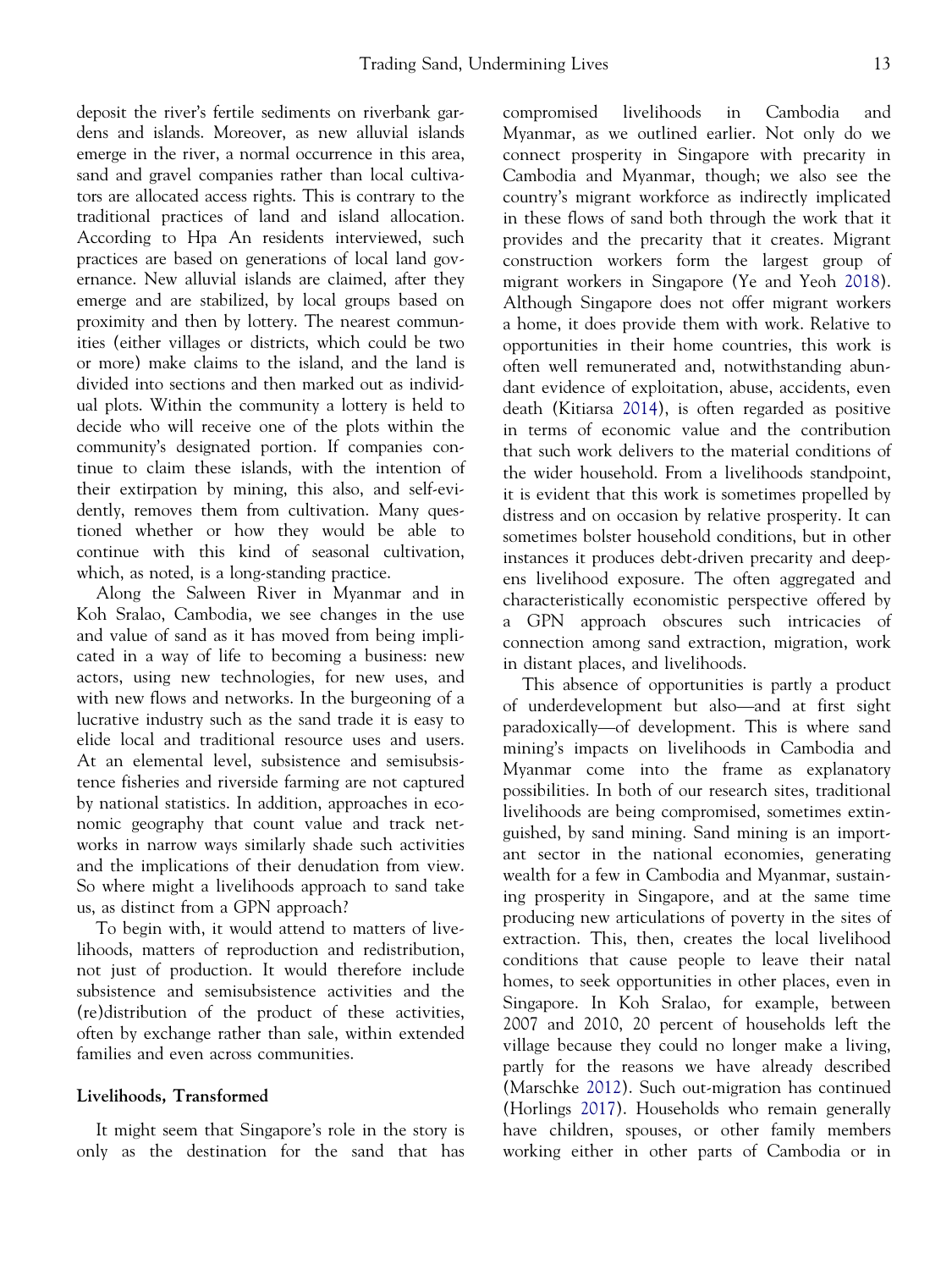other countries in the Southeast Asian region (Marschke [2017](#page-17-0)).

Of course, leaving agriculture or the country to work abroad is not the only response to sand mining in Cambodia or Myanmar, nor is migration only a product of sand mining. There exist other changes, for instance, in relation to the shifting of livelihood practices in incremental amounts or in re-creating subsistence landscapes locally. The changing landscape is a source of frustration for villagers in Koh Sralao, as they have been involved in replanting more than 800 hectares of mangrove trees since 2000 and in community-based natural resource management activities more generally (Marschke and Berkes [2006;](#page-17-0) Marschke [2012](#page-17-0)). Villagers initially reacted to sand mining by active protest, lobbying government ministries and, more recently, took considerable risks in working with controversial advocacy groups (Thompson [2017](#page-18-0); see also Baird and Quastel [2011\)](#page-16-0). Livelihoods are less sustainable than ever, with (fragile) local resource use practices management and conservation-related—being severely hampered as local resource management committees lose credibility because they cannot regulate or stop the sand mining (Marschke [2017\)](#page-17-0). Sand mining has also led to serious tensions—to protest, do nothing, or take advantage of the very few laborer jobs offered. Sand mining results in multiple transformations, affecting people's livelihoods and ecosystems.

# Beyond Calculation: Metrics, Livelihoods, and the Sand Trade

The available data on the global trade in sand miss much; they tend to occlude domestic data, and precise cross-border connections can be difficult to discern. This in itself is a problem, but not attending to the omissions of the sand economies we detailed earlier—the distinct forms of livelihood precarity "on the ground"—reveals more than an error in global metrics of sand. In both Hpa An and Koh Sralao, local resource users have identified that their livelihoods are transformed by sand extraction. It is not therefore just that the things that are counted and valued, the methods used, and the interpretative frameworks employed omit such matters; this oversight also hides some of the egregious livelihood outcomes that are tied to such processes of accumulation. As a result, the value of sand for local resource users is effectively discounted or rendered invisible, with the ways in which sand feeds into subsistence and semisubsistence activities generally overlooked in the production network. In Singapore, where much of this extracted sand lands for construction and fill, migrant workers from those same countries appear again.

It might be thought that these groups and activities can simply be drawn into the global production approach, permitting an incorporation of such actors and their livelihoods. We contend that it is not that simple because the issue arises from the nature of the approach itself. It is not by-the-by, merely requiring a broadening or rearticulation, but bedded deeply. Approaches are not "innocent" (Burawoy [2009\)](#page-16-0); what theories we embrace, framings we employ, questions we ask, data we collect, and methods we use are intimately entangled and matter, often quite profoundly, in shaping the interpretations and conclusions we draw. More particular, with regard to the global production approach, we argue that it favors market and private values over subsistence and community values.

Thus, to better understand the impacts of sand mining on livelihoods, we argue that connecting the literatures on GPNs and livelihoods enables us to notice both connections and omissions. Broadly speaking, GPNs focus on the chain or network and livelihood analysis overlooks the ways in which people and their conditions and potentialities are implicated in networks stretched beyond the arena of the local, connecting these literatures, as our sand cases illustrate, provides an approach that is broad in its connections and is simultaneously grounded in specific practices, places, and people. This enables us to better account for the overlooked, untracked, or omitted aspects in the production, erosion, and transfer of the value embodied in sand. In the cases we recount, we identify neither accumulation by dispossession (Harvey [2003](#page-17-0)) nor accumulation without dispossession (Hart [2006\)](#page-17-0) but, rather, accumulation by omission. This, in effect, "cheapens" sand because it overlooks the values of the livelihoods directly tied to sand, which we highlight, for riverbank cultivation and fisheries (see [Figure 4\)](#page-9-0). It also stops us from assuming that the "problem of poverty is fundamentally a problem of production" (Ferguson, [2015,](#page-17-0) 36) and instead takes seriously matters of livelihood, both commercial and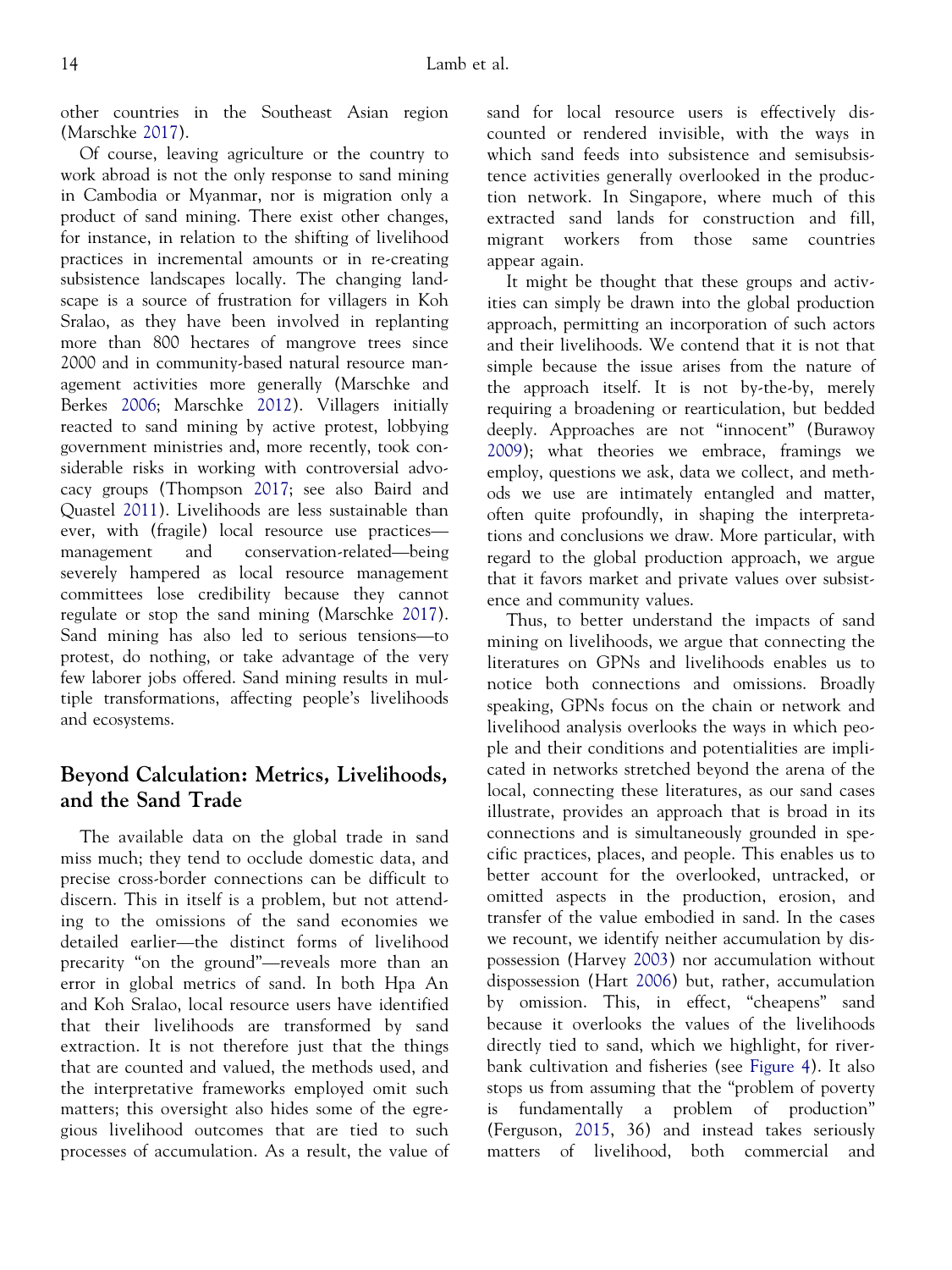<span id="page-15-0"></span>subsistence, as well as (re)distribution at family and community scales.

We bring together these livelihoods with global networks of sand traded throughout the Southeast Asia region as a way to underline such omissions. In a context where "few think it is important to take a closer look at the world the economic system supposedly organizes," we underline that the stories we tell of economic growth and production tend to be foundationally disconnected to the narrations of life and livelihood (Tsing [2015,](#page-18-0) 132).

With this in mind, the approach we take identifies both sand trade networks and sand-linked livelihoods as connected and emphasizes that one value can, in fact, inhibit the achievement of the other. Skeptics might read this simply as extending an analysis of externalities or even within the scope of an analysis of accumulation by dispossession that argues that accumulation of wealth in a capitalist economy both results in and is predicated on this dispossession. What we mean to differentiate in this approach is that the omission of livelihoods limits our understanding of accumulation. These livelihoods, distinct from labor or worker, are not positioned against capitalist forms (Gibson et al. [2017](#page-17-0)) but are an integral if hidden part of the form, and to only view these activities as important in terms of their relations to firms or labor does not do justice to the extent to which livelihoods and local economies are lost. Taking a livelihoods approach provides the means and opportunity to interrogate the blind spots of GPN analysis, part of what Werner ([2016\)](#page-18-0) argued amounts to "constitutive exclusions." It provides a way to tell a livelihoods-inclusive story of the economy of sand, a story that we consider essential in understanding the accumulation of wealth and production of poverty in particular places and for particular people. At the same time, the merits of GPN can bring greater analytical precision to livelihoods analysis. Together, they reveal what each framing individually privileges—and in connecting them, we take the opportunity to understand and reveal the implications of the global sand trade for life and livelihoods.

# Acknowledgments

Our original idea for this article emerged after fieldwork at an Urban Climate Resilience in Southeast Asia (UCRSEA) meeting in Battambang, Cambodia, in May 2017. Neil Coe provided advice and comments on GPN matters, and the article has also benefited from discussions with Peter Vandergeest, Eli Elinoff, Laura Schoenberger, and Sangeetha Chandra-Shekeran. We also thank Iftekharul Haque and Sheena Chan for their support in creating the figures using UN Comtrade data. In Southeast Asia, we thank fishers, farmers, and other interviewees for frank, open, and insightful discussions.

## Funding

The authors gratefully acknowledge the financial support provided by Canada's Urban Climate Resilience in Southeast Asia (UCRSEA) project, jointly funded by the Social Science and Humanities Research Council (SSHRC) and the International Development Research Center (IDRC; SSHRC Award reference number 895-2013-3004; IDRC Project No. 107776), and the Singapore Social Science Research Council (SSRC) project, "Sustainable Governance of Transboundary Environmental Commons in Southeast Asia" (Award reference number MOE2016-SSRTG-068).

## Notes

- 1. We use the general term sand throughout the article as it is used across academic scholarship, reports, and in local contexts. Although we do not have the space to draw out the distinctions in this article, we recognize that sand and gravel can be rather ambiguous categories (i.e., silt, sediments, sand, gravel) and what counts as sand can change depending on size, location, and use.
- 2. Yeung and Coe [\(2015](#page-18-0)) defined a "global production network as an organizational arrangement comprising interconnected economic and noneconomic actors coordinated by a global lead firm and producing goods or services across multiple geographic locations for worldwide markets" (32, italics in original). See also Coe [\(2011](#page-16-0)) on the GPN "acronym soup."
- 3. Or in other cases, livelihoods are related to local economies of everyday life and are considered "unremarkable" (Gibson et al. [2017,](#page-17-0) 134).
- 4. Artisanal or small-scale sand mining is prevalent globally and can have similar—although generally more localized—economic and environmental effects (see Masalu [\[2002](#page-17-0)] on Tanzania and Mingist and Gebremedhin [[2016\]](#page-17-0) on Ethiopia).
- 5. For instance, Singapore's Changi airport was developed on reclaimed land and also saw recent expansion requiring both sea and river sand from others in the region. Other large projects, such as the Marina Bay Sands hotel and casino, also relied on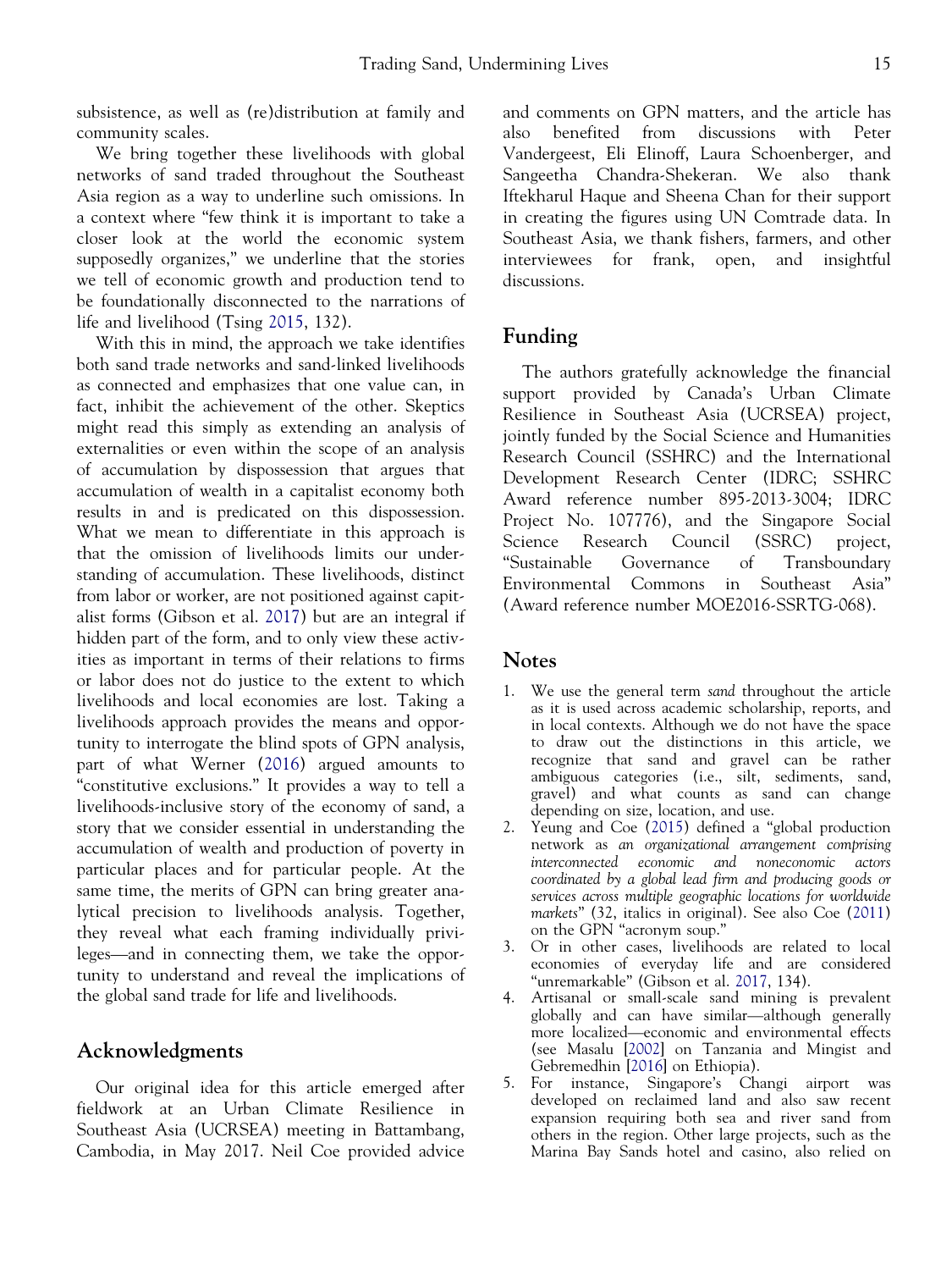<span id="page-16-0"></span>imports of both. For just these two projects, investors and contractors included government, local contractors, and domestic and international firms, such as the Las Vegas Sands Corp.

# ORCID

Vanessa Lamb **D** http://orcid.org/0000-0003-

1717-6777

Melissa Marschke **b** http://orcid.org/0000-0003-1202-6681

Jonathan Rigg **b** http://orcid.org/0000-0002-6563-4640

# References

- Adedeji, O. H., H. O. Adebayo, and E. I. Sotayo. 2014. Assessing environmental impacts of inland sand mining in parts of Ogun state, Nigeria. Ethiopian Journal of Environmental Studies and Management 7 (5):478–87.
- Arnold, D., and M. Hess. 2017. Governmentalizing Gramsci: Topologies of power and passive revolution in Cambodia's garment production network. Environment and Planning A 49 (10):2183–2202.
- Au-Yong, R. 2017. Strict rules in place for import of sand: Government. Straights Times, January 13. Accessed January 30, 2018. [http://www.straitstimes.com/singa](http://www.straitstimes.com/singapore/strict-rules-in-place-for-import-of-sand-mnd)[pore/strict-rules-in-place-for-import-of-sand-mnd](http://www.straitstimes.com/singapore/strict-rules-in-place-for-import-of-sand-mnd)
- Baey, G., and B. Yeoh. 2018. "The lottery of life": Migration trajectories and the production of precarity among Bangladeshi migrant workers in Singapore's construction industry. Asian and Pacific Migration Journal 27 (3):249–272.
- Bair, J., and M. Werner. 2011. Commodity chains and the uneven geographies of global capitalism: A disarticulations perspective. Environment and Planning A 43 (5):988–97.
- Baird, I., and N. Quastel. 2011. Dolphin-safe tuna from California to Thailand: Localisms in environmental certification of global commodity networks. Annals of the Association of American Geographers 101 (2): 337–55.
- Barrientos, S., F. Mayer, J. Pickles, and A. Posthuma. 2011. Decent work in global production networks: Framing the policy debate. International Labour Review 150 (3–4):297–317.
- Barrientos, S., and S. Smith. 2007. Do workers benefit from ethical trade? Assessing codes of labour practice in global production systems. Third World Quarterly 28 (4):713–29.
- Bebbington, A., and D. Humphreys Bebbington. 2011. An Andean avatar: Post-neoliberal and neoliberal strategies for securing the unobtainable. New Political Economy 16 (1):131–45.
- Beiser, V. 2018. The world in a grain. New York: Riverhead Books.
- Bolwig, S., S. Ponte, A. Du Toit, L. Riisgaard, and N. Halberg. 2010. Integrating poverty and environmental concerns into value-chain analysis: A conceptual framework. Development Policy Review 28 (2):173–94.
- Bravard, J. P., M. Goichot, and S. Gaillot. 2013. Geography of sand and gravel mining in the Lower Mekong River. First survey and impact assessment. EchoGéo 26.
- Bridge, G. 2008. Global production networks and the extractive sector: Governing resource-based development. Journal of Economic Geography 8 (3):389–419.
- Burawoy, M. 2009. The extended case method: Four countries, four decades, four great transformations, and one theoretical tradition. Berkeley: University of California Press.
- Carswell, G., and G. De Neve. 2013. Labouring for global markets: Conceptualising labour agency in global production networks. Geoforum 44:62–70.
- Challies, E., and W. Murray. 2011. The interaction of global value chains and rural livelihoods: The case of smallholder raspberry growers in Chile. Journal of Agrarian Change 11 (1):29–59.
- Chambers, R., and G. Conway. 1991. Sustainable rural livelihoods: Practical concepts for the 21st century. IDS Discussion Paper 296. Accessed January 30, 2018. [https://www.ids.ac.uk/publications/sustainable](https://www.ids.ac.uk/publications/sustainable-rural-livelihoods-practical-concepts-for-the-21st-century/)[rural-livelihoods-practical-concepts-for-the-21st-century/](https://www.ids.ac.uk/publications/sustainable-rural-livelihoods-practical-concepts-for-the-21st-century/).
- Cho, D. O. 2006. Challenges to sustainable development of marine sand in Korea. Ocean & Coastal Management 49 (1–2):1–21.
- Coe, N. 2012. Geographies of production II: A global production network A–Z. Progress in Human Geography 36 (3):389–402.
- ———. 2013. Geographies of production III: Making space for labour. Progress in Human Geography 37 (2): 271–84.
- Comaroff, J. 2014. Built on sand: Singapore and the new state of risk. Harvard Design Magazine 39:138–47.
- de Haan, A. 1999. Livelihoods and poverty: The role of migration—A critical review of the migration literature. Journal of Development Studies 36 (2):1–47.
- de Haan, L., and A. Zoomers. 2003. Development geography at the crossroads of livelihood and globalisation. Tijdschrift voor Economische en Sociale Geografie 94 (3):350–62.
- 2005. Exploring the frontier of livelihoods research. Development and Change 36 (1):27–47.
- de Koninck, R. 2017. Singapore's permanent territorial revolution. Singapore: NUS Press.
- Department of Economic and Social Affairs/United Nations Statistics Division. 2018. United Nations 2018 Comtrade database. <https://comtrade.un.org/> Accessed September 2018.
- Ei Thu, E., and T. Kean. 2015. Ministry orders ban on sand mining. Myanmar Times, April 8. Accessed January 30, 2018. [http://www.mmtimes.com/index.](http://www.mmtimes.com/index.php/national-news/13983-ministry-orders-ban-on-sand-mining.html) [php/national-news/13983-ministry-orders-ban-on-sand](http://www.mmtimes.com/index.php/national-news/13983-ministry-orders-ban-on-sand-mining.html)[mining.html.](http://www.mmtimes.com/index.php/national-news/13983-ministry-orders-ban-on-sand-mining.html)
- Eleven Myanmar. 2018. Star High Asia Pacific granted dredging rights in Yangon River. Accessed June 7, 2018. <http://www.elevenmyanmar.com/business/13950>.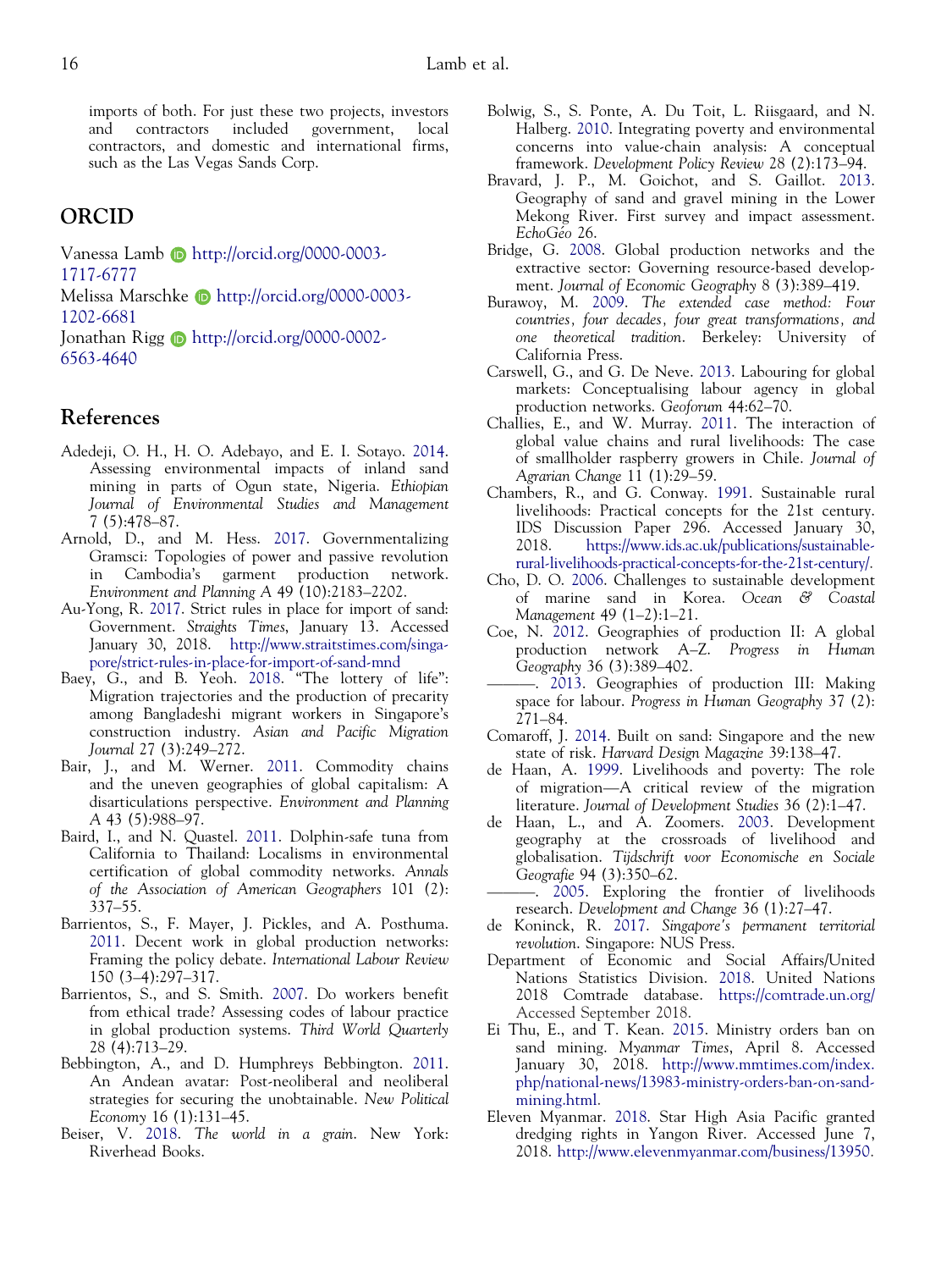- <span id="page-17-0"></span>Ferguson, J. 2015. Give a man a fish: Reflections on the new politics of distribution. Durham, NC: Duke University Press.
- Gibson, K., A. Hill, and L. Law. 2017. Community economies in Southeast Asia: A hidden economic geography. In Routledge handbook of Southeast Asian development, ed. A. McGregor, L. Law, and F. Miller, 131–41. London and New York: Routledge.
- Glassman, J. 2006. Primitive accumulation, accumulation by dispossession, accumulation by "extra-economic" means. Progress in Human Geography 30 (5):608–25.
- -. 2011. The geo-political economy of global production networks. Geography Compass 5 (4):154–64.
- Global Witness. 2008. Country for sale. Accessed June 14, 2017. [https://www.globalwitness.org/en/reports/](https://www.globalwitness.org/en/reports/country-sale/) [country-sale/](https://www.globalwitness.org/en/reports/country-sale/)
	- ———. 2010. Shifting sand: How Singapore's demand for Cambodian sand threatens ecosystems and undermines good governance. Accessed June 14, 2017. [http://www.globalwitness.org/en/archive/shifting-sand](http://www.globalwitness.org/en/archive/shifting-sand-how-singapores-demand-cambodian-sand-threatens-ecosystems-and-undermines-good/)[how-singapores-demand-cambodian-sand-threatens-eco](http://www.globalwitness.org/en/archive/shifting-sand-how-singapores-demand-cambodian-sand-threatens-ecosystems-and-undermines-good/)[systems-and-undermines-good/](http://www.globalwitness.org/en/archive/shifting-sand-how-singapores-demand-cambodian-sand-threatens-ecosystems-and-undermines-good/).
- Hart, G. 2006. Denaturalizing dispossession: Critical ethnography in the age of resurgent imperialism. Antipode 38 (5):977–1004.
- Harvey, D. 2003. The new imperialism. Oxford: Oxford University Press.
- Hess, M., and H. W.-C. Yeung. 2006. Whither global production networks in economic geography? Past, present and future. Environment and Planning A 38 (7):1193–1204.
- Horlings, J. 2017. It is not just the climate that is changing: Climate-adaptive development in Koh Kong, Cambodia. Masters thesis, University of Ottawa, Ottawa.
- Huber, M. 2017. Reinvigorating class in political ecology. Geoforum 85:345–52.
- Hughes, A. 2000. Retailers, knowledges and changing commodity networks: The case of the cut flower trade. Geoforum 31 (2):175–90.

———. 2006. Learning to trade ethically: Knowledgeable capitalism, retailers and contested commodity chains. Geoforum 37 (6):1008–20.

- Hughes, A., N. Wrigley, and M. Buttle. 2008. Global production networks, ethical campaigning, and the embeddedness of responsible governance. Journal of Economic Geography 8 (3):345–67.
- International Center for Environmental Management. 2010. MRC strategic environmental assessment (SEA) of hydropower on the Mekong mainstream: Final report. International Center for Environmental Management, Hanoi, Vietnam.

-. 2017. SEA of the hydropower sector in Myanmar: Baseline assessment report. International Center for Environmental Management, Hanoi, Vietnam.

- Jamieson, W. 2017. There's sand in my infinity pool: Land reclamation and the rewriting of Singapore. GeoHumanities 3 (2):396–413.
- Kelly, P. F. 2009. From global production networks to global reproduction networks: Households, migration, and regional development in Cavite, the Philippines. Regional Studies 43 (3):449–61.

———. 2013. Production networks, place and development: Thinking through global production networks in Cavite, Philippines. Geoforum 44:82–92.

- Kim, T. G., and T. Grigalunas. 2009. Simulating direct and indirect damages to commercial fisheries from marine sand mining: A case study in Korea. Environmental Management 44 (3):566–78.
- Kitiarsa, P. 2014. The "bare life" of Thai migrant workmen in Singapore. Chiang Mai, Thailand: Silkworm Books.
- Lamb, V. 2014. Ecologies of rule and resistance. PhD diss. Department of Geography, York University, Toronto.
- Larson, C. 2018. Asia's hunger for sand takes toll on ecology. Science 359 (6379):964–65.
- Marschke, M. 2012. Life, fish and mangroves: Resource governance in coastal Cambodia. Ottawa: University of Ottawa Press.

-. 2014. Sand mining returns—Dredging for every last grain within Cambodia's coastal protected area. Accessed January 30, 2018. [http://melissamarschke.](http://melissamarschke.wordpress.com/2014/06/12/sand-mining-returns-dredging-for-every-last-grain-within-a-coastal-protected-area/) [wordpress.com/2014/06/12/sand-mining-returns-dredging](http://melissamarschke.wordpress.com/2014/06/12/sand-mining-returns-dredging-for-every-last-grain-within-a-coastal-protected-area/)[for-every-last-grain-within-a-coastal-protected-area/](http://melissamarschke.wordpress.com/2014/06/12/sand-mining-returns-dredging-for-every-last-grain-within-a-coastal-protected-area/).

- . 2017. Exploring rural livelihoods through the lens of coastal fishers. In Handbook of contemporary Cambodia, ed. K. Brickell and S. Springer, 101–10. London and New York: Routledge.
- Marschke, M., and F. Berkes. 2006. Exploring strategies that build livelihood resilience: A case from Cambodia. Ecology and Society 11 (1):42.
- Marschke, M., and K. Nong. 2003. Adaptive comanagement: Lessons from coastal Cambodia. Canadian Journal of Development Studies 24 (3):369–83.
- Marschke, M., and P. Vandergeest. 2016. Slavery scandals: Unpacking labour challenges and policy responses within the off-shore fisheries sector. Marine Policy 68:39–46.
- Masalu, D. C. 2002. Coastal erosion and its social and environmental aspects in Tanzania: A case study in illegal sand mining. Coastal Management 30 (4): 347–59.
- Mingist, M., and S. Gebremedhin. 2016. Could sand mining be a major threat for the declining endemic Labeobarbus species of Lake Tana, Ethiopia? Singapore Journal of Tropical Geography 37 (2):195–208.
- Ministry of Immigration and Population, Republic of the Union of Myanmar. 2015. The 2014 Myanmar population and housing census the union report census report, vol. 2. Accessed January 30, 2018. [https://myanmar.unfpa.org/en/publications/union-report](https://myanmar.unfpa.org/en/publications/union-report-volume-2-main-census-report)[volume-2-main-census-report](https://myanmar.unfpa.org/en/publications/union-report-volume-2-main-census-report)
- Murphy, J. T. 2012. Global production networks, relational proximity, and the sociospatial dynamics of market internationalization in Bolivia's wood products sector. Annals of the Association of American Geographers 102 (1):208–33.
- Myanmar Centre for Responsible Business. 2017. MCRB discusses beach sand mining in Ngwesaung with Pathein Township Officials. Myanmar Centre for Responsible Business. Accessed September 2018. [http://www.myanmar-responsiblebusiness.org/news/beach](http://www.myanmar-responsiblebusiness.org/news/beach-sand-mining-ngwesaung.html)[sand-mining-ngwesaung.html](http://www.myanmar-responsiblebusiness.org/news/beach-sand-mining-ngwesaung.html)
- Myitmakha News. 2016. Sand from Mon State is exporting to foreign countries. Myitmakha, September 14.